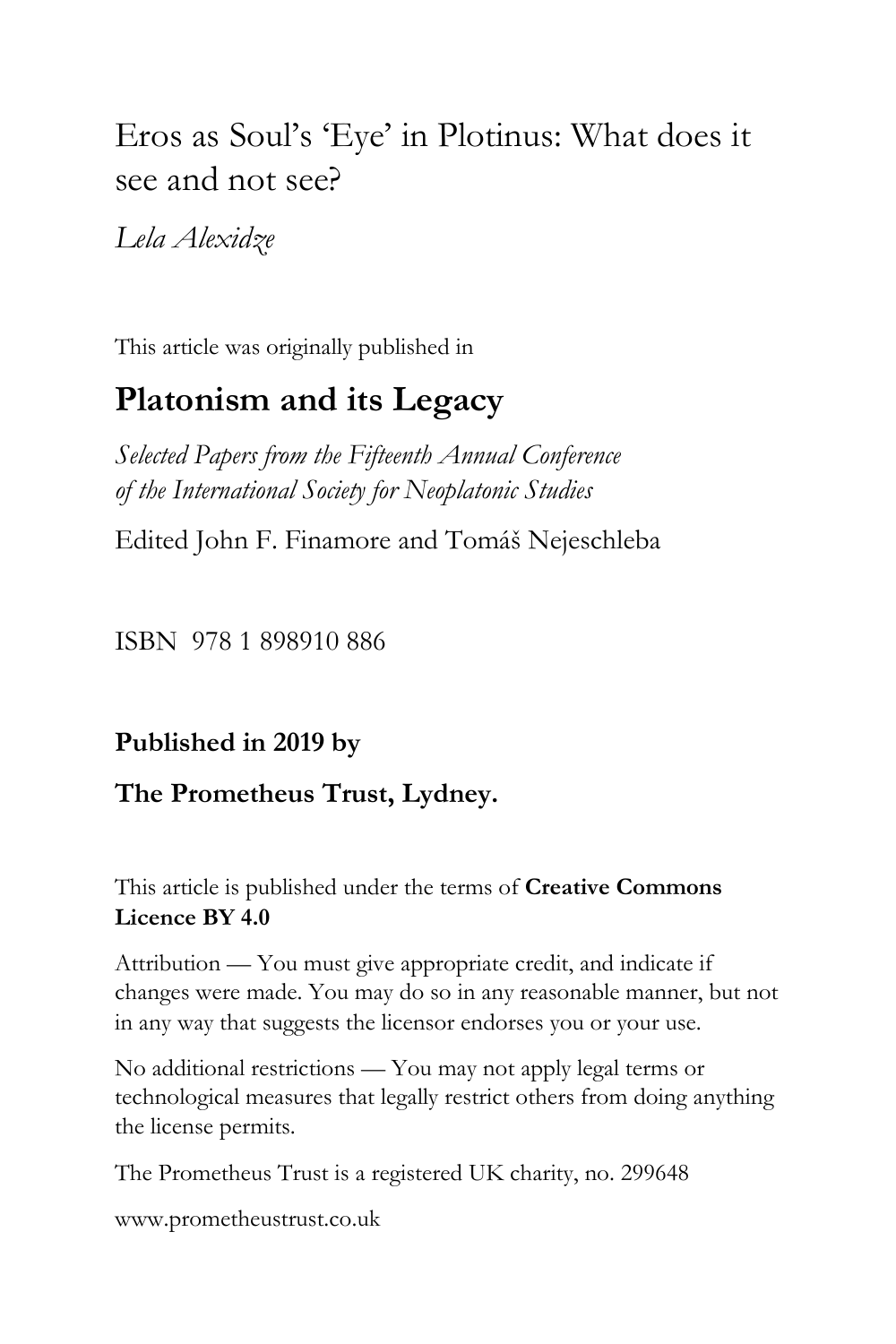# Eros as Soul's 'Eye' in Plotinus: What does it see and not see?

## Lela Alexidze

## *In memory of Professor Werner Beierwaltes*

### I. Introduction

 The aim of this paper is to discuss those aspects of Plotinus' understanding of Plato's Eros, which refer to Plotinus' definition of love as an 'eye' of a desirer. In Plotinus' interpretation of Plato's *Symposium* (*Ennead* III 5 [50], "On Love"), desirer is a soul and, consequently, Eros is soul's 'eye', its 'activity' *(energeia)*, by means of which the soul strives toward its origin, parent, and cause – the intellect and, by means of the intellect, toward the supreme One. In the *Ennead* "On Love" Plotinus discusses different kinds of souls: the universal / divine soul, the cosmic soul, and individual souls. All of them have their own Eros. We shall analyze the possible differences between Erotes of different kinds of souls while answering the following questions: What does Eros as soul's eye see and not see in the case of (a) the divine soul ("heavenly Aphrodite"), which is independent of a body: (b) the world-soul, and (c) various human souls?<sup>[1](#page-1-0)</sup> Are the objects of 'seeing' different for different kinds of souls, or the object remains the same but the results of 'seeing' are different? Moreover, we shall try to understand, whether there is a difference between soul's ability to be close to the intellect, on the one hand, and love, as soul's 'eye' and its activity on the other, or not. We base our discussion mainly on Plotinus' above-mentioned *Ennead*, and, occasionally, in those cases, when this treatise does not provide us with sufficient material for finding an answer to our questions, we

<span id="page-1-0"></span><sup>&</sup>lt;sup>1</sup> On the different abilities of 'seeing' well or badly by different kinds of souls, including those of 'true lovers', see Plot. *Enn.* I 6 [1], 1-2; 5, 1-17; 32-38. On the 'gaze' of souls see Ousager (2005) 42-44.

I would like to thank John Finamore, Luc Brisson, and the anonymous reviewer for their help.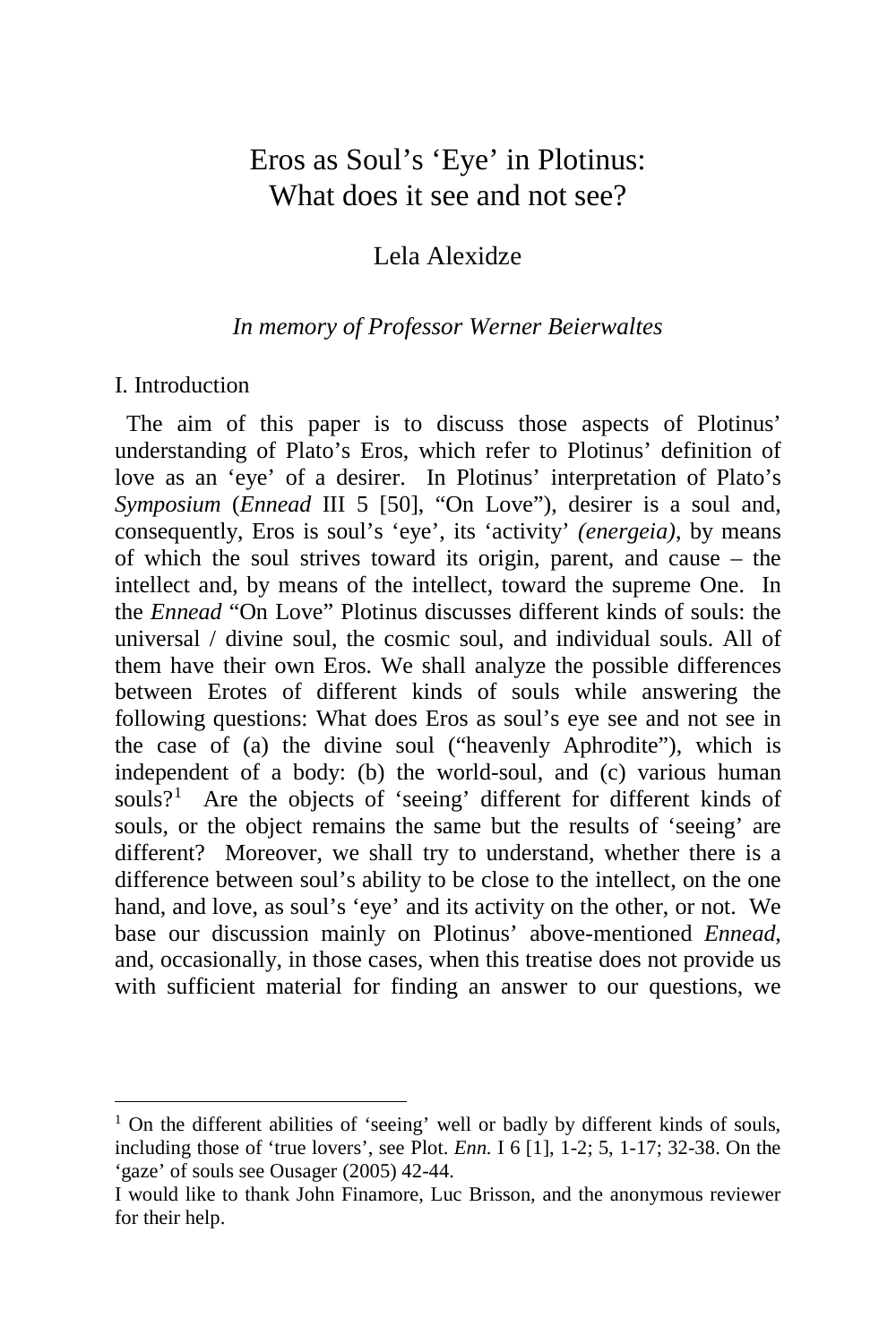refer to other texts of Plotinus, as to a supporting material for our theme $^2$  $^2$ 

II. Short synopsis of the Ennead "On Love" and love's designation as 'eye'

 Before we discuss the characteristic of Eros as soul's eye, we make a short synopsis as a reminder of the *Ennead* III 5:

 (1) *III 5 [50], 1, 1*-2: Eros is an affection (*pathos*) of a soul and also a daimon. This means that it is not an affection arising in a soul but a kind of existence (*hypostasis*) too. Its existence is caused by soul's desire to be joined with beauty of some kind.

 (2) *III 5 [50], 2, 15-41:* Plotinus discusses the difference between twofold Aphrodite: the one is "heavenly" and "the other, 'born of Zeus and Dione', is involved, as patroness, with sexual union here below". The heavenly soul is directly derived from the intellect and does not participate in matter (this is the reason why it is called "motherless"). Thus, attached to its begetter – the intellect (Kronos), the heavenly soul, in its passion for the intellect, "has given birth to Eros", together with whom it now looks toward the intellect. Therefore, Eros is, as Plotinus says, "an eye to the desirer. To the lover it provides a medium through which to see his beloved."[3](#page-2-1)

<span id="page-2-0"></span><sup>2</sup> For Greek texts of Plotinus, I used Henry-Schwyzer (ed.) (1964-1982), 3 vols, and Beutler-Theiler (ed.) (1956-1978), 6 vols. For English version of Plotinus' treatise "On Love" I used Wolters' translation, supplied with a thorough study and commentaries: Wolters (1984). I consulted also the new translation of the *Ennead* "On Love" in: Gerson (ed.) (2018) 13; 291-304, and the commentary on this *Ennead* by Kalligas (2014), vol. I, 501-534. For all other *Enneads* I used Armstrong's translation: Armstrong (ed.) (1966-1988), 7 vols. For Plotinus' theory of love in context of the relationship between Eros and vision, French editions by Hadot of the *Enneads* III 5 [50], VI 7 [38], and VI 9 [9], supplied with the commentaries of the editor, are very useful (Hadot (ed.) (1990); Hadot (ed.) (1987) 25-30, 37-41, 49-69; Hadot (ed.) (1994) 177-181; 194-201; 203). Among the studies of Plotinus' philosophy of soul and self, in which his theory of love, including characteristic of Eros as the 'eye' of the soul, is discussed, see Yhap (2003), 72-96, and Mortley (2013) 6-11, 55-67. For the relationship between Eros and vision in Plotinus see the detailed study by Vasilakis (2014) 33-40; 48-52. On the *Ennead* "On Love" see also Wurm (2008) 119-140, and Vasilakis (2015) 68- 75. For the thorough analysis of Plotinus' theory of love the monograph of Bertozzi (2012), with a detailed bibliography, is very helpful.

<span id="page-2-1"></span><sup>3</sup> Trans. by Wolters (1984) XXI-XXII. As in different translations and studies the capitalization of such entities as divine soul, world-soul, individual soul, intellect, love, etc. is quite variable, I decided not to use the capital letters for them in my text, except the supreme One and proper names. Moreover, I apply the neuter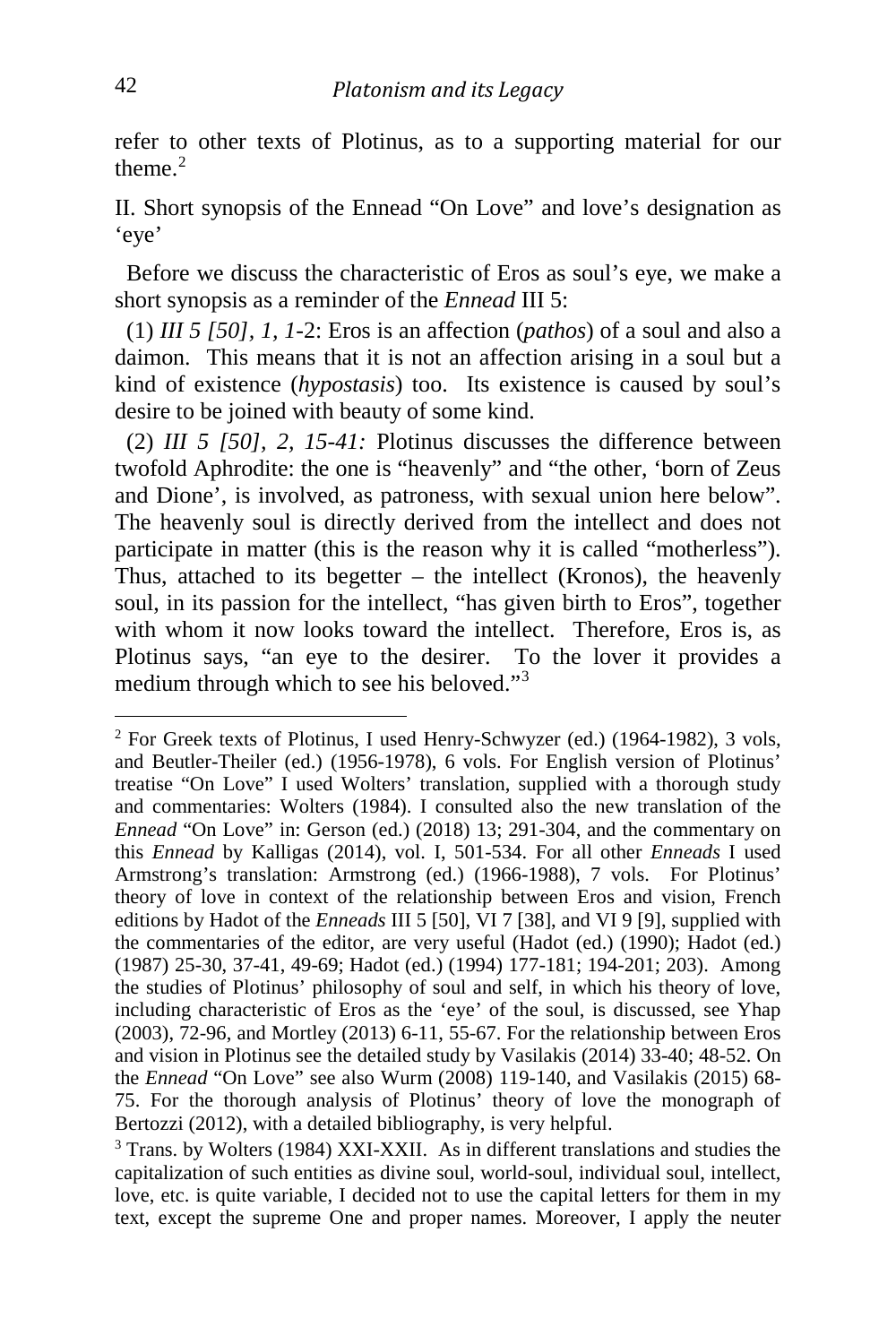(3) *III 5 [50], 3, 6-37:* Eros is hypostasis - an existence, produced by soul's activity while soul is looking intensely toward its cause "as to its own good. The object seen is such that the seer must "by the intensity of its gaze bring forth something worthy of herself and of the object seen. It is therefore out of that which is strenuously active towards the visual object and out of that which 'streams off', so to speak, from the object, that Eros is born, an eye that is filled".<sup>[4](#page-3-0)</sup>

 (4) *III 5 [50], 4, 9-25:* "The All-soul has an All-Eros, and […] the partial Souls have their own Eros. But just as the relation of the microcosmic Soul to the All-soul is not one of separation, but of inclusion, so that all Souls constitute a unity, in the same way each microcosmic Eros stands in this relation to the All-Eros." Whether Eros is god or daimon, depends on that to what kind of soul it is attached: "Eros is Soul's activity as it strains toward good. Since therefore it is this Eros which 'leads' each microcosmic Soul towards the good, the Eros of the upper Soul may be considered a god, which keeps Soul eternally attached to that higher Reality, but the daimon is the Eros of mixed Soul."[5](#page-3-1)

 (5) *III 5 [50], 5, 15-18:* Eros of this world is a daimon; but though it is of this world, it is not identical to the world itself.

 (6) *III 5 [50], 6, 9-20:* Plotinus explains the difference between gods and daimons: gods are free from affections "but we attribute affections to daimons, and say that they are everlasting. Next in order after the gods, they are now close to us men." Eros of the pure soul is a god, while Erotes of the souls which are in the sensible world should be called daimons. Plotinus supposes that "it is preferable to say that there is no daimon in the intellible, but that, even if there is an Idea of daimon, this, too, is a god."[6](#page-3-2)

 (7) *III 5 [50], 7, 1-24:* Plotinus discusses the philosophical meaning of "nectar": Plato's words that in the birth of Eros it was with nectar that Poros was drunk, "since wine did not yet exist", $7$  "indicate that Eros' birth was prior to the sensible, and that Penia shared in the nature of the intelligible [...]. The meaning is that it is out of Form and Indetermination - an Indetermination characterizing Soul when it has

gender to the entities like soul, intellect, Eros, using for them the pronoun 'it', and not 'she' or 'he'.

<span id="page-3-0"></span><sup>4</sup> Trans. by Wolters (1984) XXII.

<span id="page-3-1"></span><sup>5</sup> Trans. by Wolters (1984) XXIII.

<span id="page-3-2"></span><sup>6</sup> Trans. by Wolters (1984) XXIV.

<span id="page-3-3"></span><sup>7</sup> Plat. *Symp*. 203 b 5-6.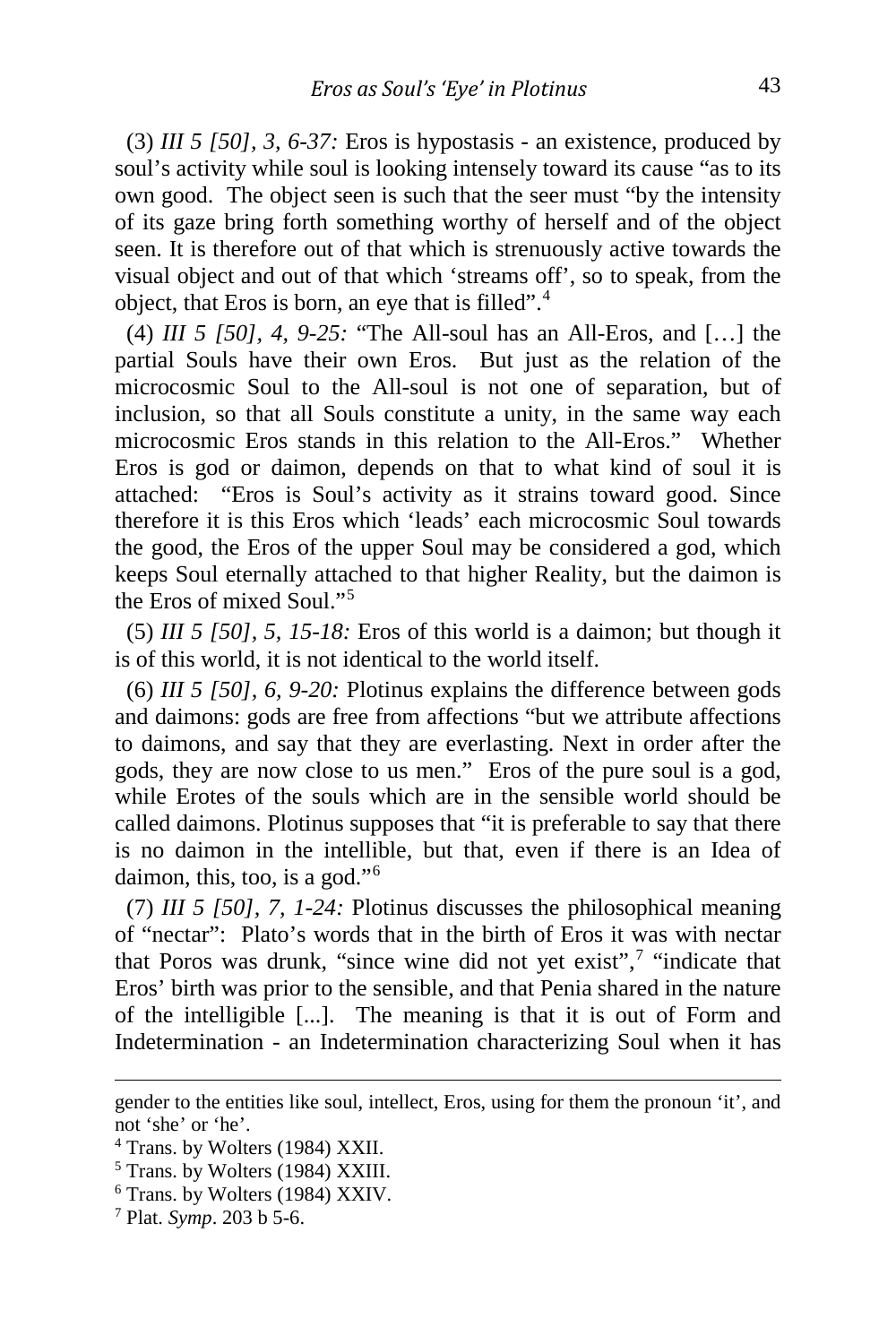not yet achieved the good [...] that Penia gives birth to the Existence Eros." Consequently, Eros is always needy, "it is neither perfect nor self-sufficient, but deficient, being born out of indeterminate desire and self-sufficient Reason. (This is not the Reason which is pure, since it contains within itself a desire which is indeterminate, irrational and infinite. For it will never be fulfilled as long as it contains Indetermination within itself.)" Thus, Eros is by its nature *aporos* deficient: "even in the act of achieving its goal, it is again needy. For it cannot be fulfilled because its mixed nature forbids it [...]. Even if it does achieve fulfillment momentarily, it does not retain it."[8](#page-4-0)

 (8) *III 5 [50], 8, 14-20:* According to Plato, Poros entered into the garden of Zeus.<sup>[9](#page-4-1)</sup> Plotinus expresses the relation between Zeus (male) and Aphrodite (female) in the language corresponding to the ontological entities: Zeus is intellect and Aphrodite is soul of the intellect (Zeus).

 (9) *III 5 [50], 9, 1-48:* Plotinus gives a detailed and final philosophical interpretation of the myth of Eros, commenting on the ontological roles of almost all actors of the myth. Thus, Poros is the reason *(logos)* - representative of the forms in the intelligible realm; the reasons together constitute Poros. Saying that "Poros is drunk with nectar" means that it gets its fulfillment from outside, as reasons fall from a higher hypostasis (intellect) into a lower one (soul). Otherwise is in the case of the intellect: "it possesses itself in satiety and it is not 'drunk' in its self-possession, for it does not possess anything extraneous." As for the relationship between the intellect and the soul, Plotinus explains it in this way: "Soul exists in union with Intellect, comes to independent existence out of Intellect and then again is filled with Reasons." As for Eros, it "accompanies" eternally soul, coming "into existence out of the longing of Soul for the higher and good". Thus, the unity of Poros (reason) and Penia (matter) - possession and memory of reasons, combined with lack of them - produces an active orientation of the soul towards the good, and this is Eros.<sup>[10](#page-4-2)</sup>

Now we pick out those fragments from Plotinus' treatise "On Love"*,*  in which Eros is characterized as soul's eye:

<span id="page-4-0"></span><sup>8</sup> Trans. by Wolters (1984) XXIV-XXV.

<span id="page-4-1"></span><sup>9</sup> Plat. *Symp.* 203 b 5-6.

<span id="page-4-2"></span><sup>&</sup>lt;sup>10</sup> Trans. by Wolters (1984) XXVI-XXVII.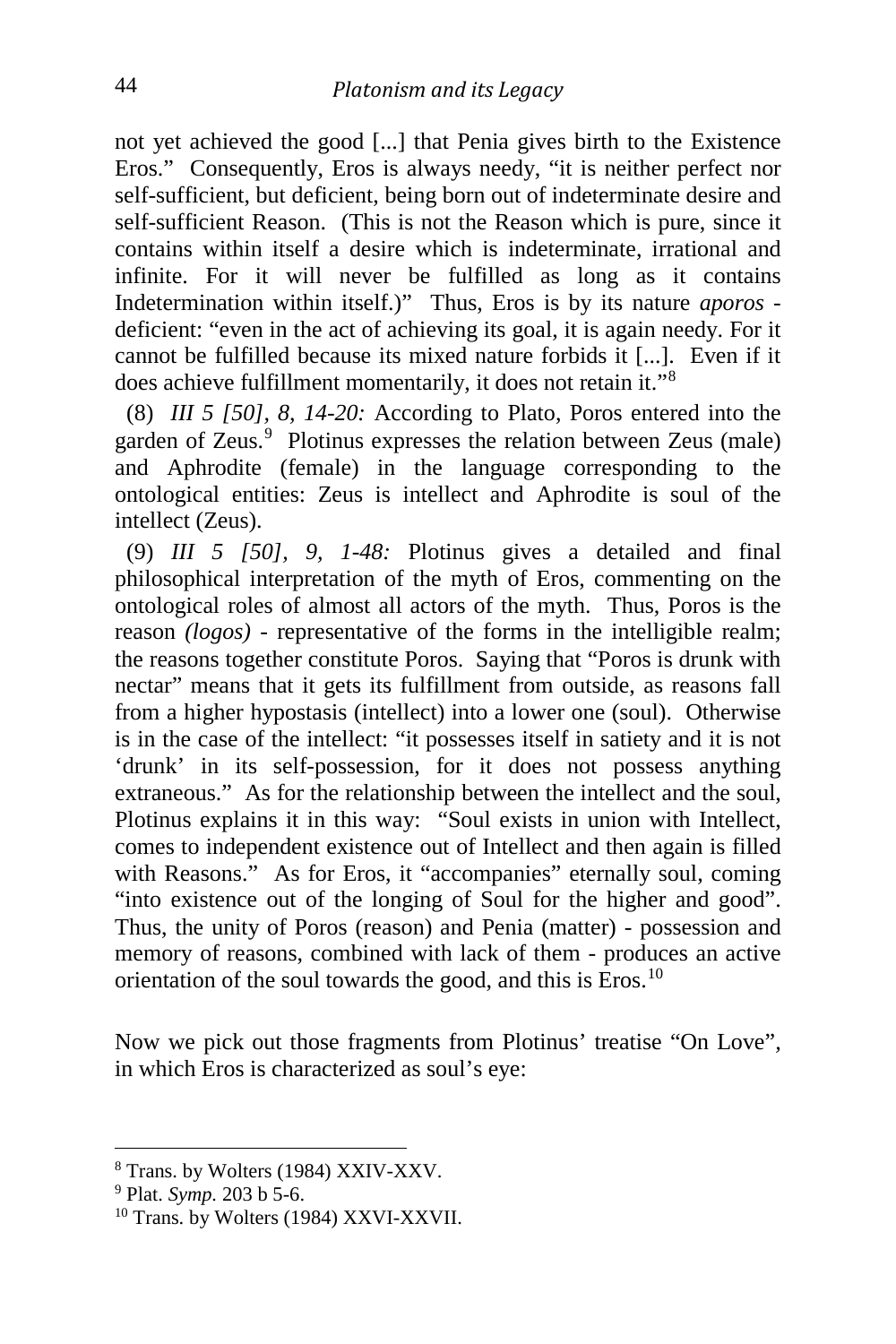#### *III 5 [50], 2, 32-46*

Being intent, therefore, upon Kronos (or, if you like, upon Kronos' father, Uranus), Soul has come alive with activity and a feeling of affinity for him, and in her passion for him has given birth to Eros, together with whom she now **looks** toward him. Her activity has produced an Existence or Substance, and now the two of them **look** upward: both the mother and the beautiful Eros, he who is born as an Existence that is eternally set towards Another that is beautiful, and whose Being consists in this.

Being in the middle, as it were, between desirer and desired, it is **an eye** to the desirer. To the lover it provides a medium through which **to see** his beloved, while **the eye** itself precedes **vision**, that is: prior to making possible this instrument-mediated **vision**, the instrument itself is **filled** with **the image seen.** It **sees** earlier, to be sure, but by no means in the same way, since **the eye** does impress **the visual image** on **the seer** but itself only enjoys **the vision** of the beautiful one as it runs past. (Trans. by Wolters  $(1984)$  XXII)<sup>[11](#page-5-0)</sup>

#### *III 5 [50], 3, 3-15*

For the pure Soul, too, had sprung as a Substance from the activity of the one preceding it, and so lives – from the activity, that is, of the Substance of true beings, the Substance that also **looks** – and **looks intensely** – towards that Other, which is primary Substance. It is the former that is **the first object of Soul's vision**, and she **looks** towards it as to its own good, and rejoices in its **seeing**. **The object seen** is such that the **seer** cannot behold casually but must, by a kind of its **gaze**, bring forth something worthy of herself and of **the object seen.** It is therefore out of that which is strenuously active towards **the visual object**, and out of that which "streams off", so to speak,

<span id="page-5-0"></span><sup>&</sup>lt;sup>11</sup> έφεπομένη δὴ τῷ Κρόνῳ ἤ, εἰ βούλει, τῷ πατρὶ τοῦ Κρόνου Οὐρανῷ ἐνήργησέ τε πρὸς αὐτὸν καὶ ᾠκείωθη καὶ ἐρασθεῖσα ῎Ερωτα ἐγέννησε καὶ μετὰ τοῦτου πρὸς αὐτὸν **βλέπει**, καὶ ἡ ἐνέργεια αὐτῆς ὑπόστασιν καὶ οὐσίαν εἰργάσατο, καὶ ἄμφω ἐκεῖ **βλέπει**, καὶ ἡ γειναμένη καὶ ὁ καλὸς ῎Ερως ὁ γεγενημένος ὑπόστασις πρὸς ἄλλο καλὸν ἀεὶ τεταγμένη καὶ τὸ εἶναι ἐν τούτῳ ἔχουσα, μεταξὺ ὥσπερ ποθοῦντος καὶ ποθουμένου **ὀφθαλμὸς** ὁ τοῦ ποθοῦντος παρέχων μὲν τῷ ἐρῶντι δι᾽ αὑτοῦ **τὸ ὁρᾶν** τὸ ποθούμενον, προτρέχων δὲ αὐτὸς καὶ πρὶν ἐκείνῳ παρασχεῖν τὴν **τοῦ ὁρᾶν** δι' ὀργάνου δύναμιν αὐτὸς **πιμπλάμενος τοῦ θεάματος**, πρότερος μέν, οὐ μὴν ὁμοίως **ὁρῶν** τῷ ἐνστηρίζειν μὲν ἐκείνῳ **τὸ ὅραμα**, αὐτὸν δὲ καρποῦσθαι **τὴν θέαν** τοῦ καλοῦ αὑτὸν παραθέουσαν.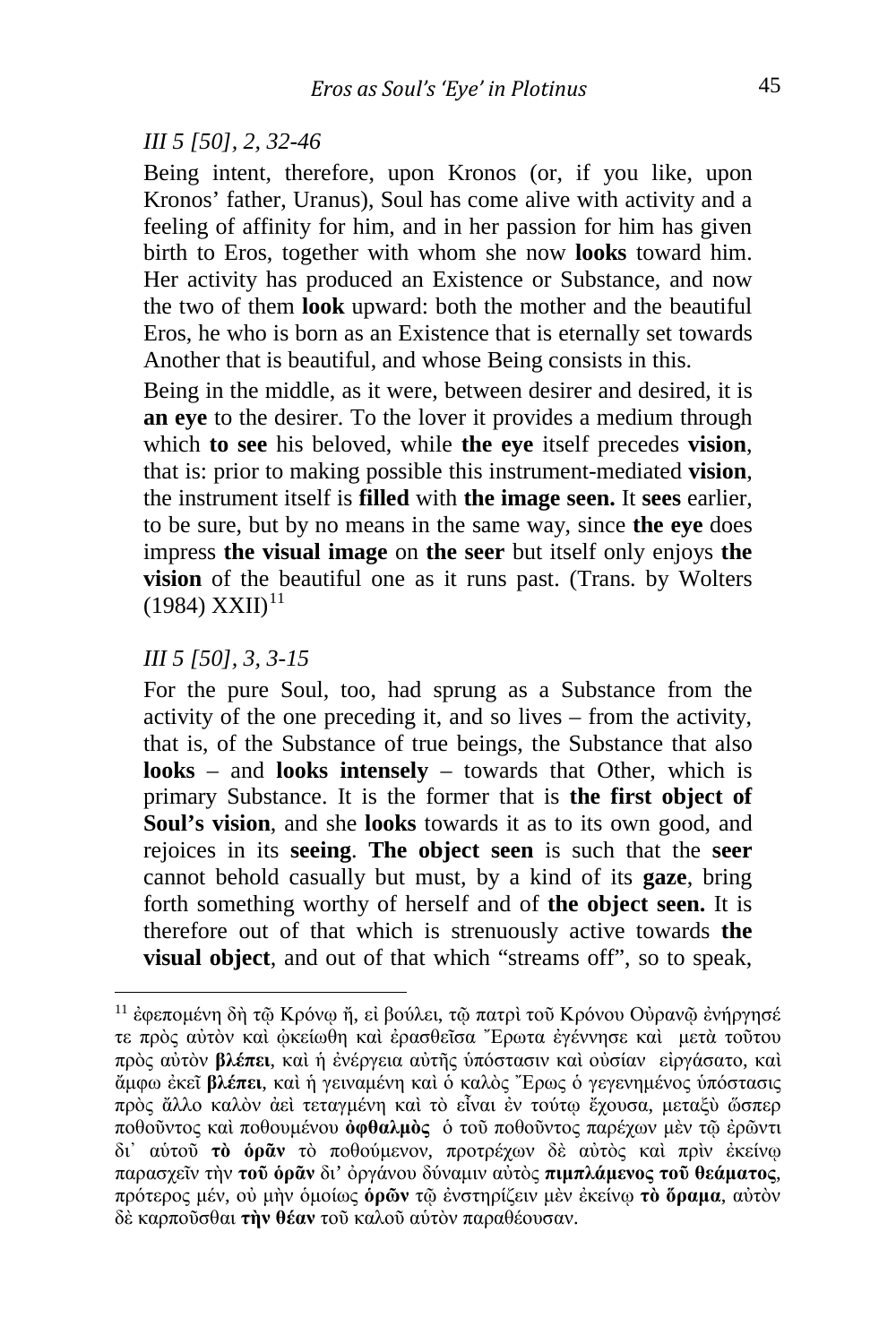from the object, that Eros is born, **an eye that is filled**: like **image-mediated vision.** It is perhaps rather from this that Eros gets its name, because it comes to Existence out of **vision,**  *horasis*. (Trans. by Wolters (1984),  $XXII$ <sup>[12](#page-6-0)</sup>

#### *III 5 [50], 3, 19-21*

This, then, is the nature of the Eros of the upper Soul, which itself also **looks upward**, since it attends her and is brought forth from her and by her, and is quite content to **behold** the gods. (Trans. by Wolters (1984)  $XXII$ )<sup>[13](#page-6-1)</sup>

#### *III 5 [50], 3, 27-30*

Now, since there had to be a Soul also of this world, the other Eros came into Existence as well, this time together with the World-Soul, as **an eye** also to her, and born also of her desire. (Trans. by Wolters (1984)  $XXII$ )<sup>[14](#page-6-2)</sup>

 Before we start to discuss the designation of Eros as soul's 'eye' in the *Ennead* "On Love", and the question, what it can see, I shall try to consider this issue in the context of Plotinus' philosophy of 'seeing'.

### III. Soul's 'eye' and Plotinus' theory of vision

 The definition of Eros as soul's 'eye' in the *Ennead* "On Love" is interesting for following reasons: First, 'seeing', contemplation, vision, and similar activities are very important issues in Plotinus'

<span id="page-6-0"></span><sup>12</sup> καὶ γὰρ <sup>ἡ</sup> ψυχὴ ἐκείνη οὐσία ἦν γενομένη ἐξ ἐνέργείας τῆς πρὸς αὐτῆς [καὶ ζῶσα] καὶ τῆς τῶν ὄντων οὐσίας καὶ πρὸς ἐκεῖνο **ὁρῶσα**, ὅ πρώτη ἦν οὐσία, καὶ **σφόδρα ὁρῶσα**. καὶ **πρώτον** ἦν **ὅραμα** αὐτῇ τοῦτο καὶ **ἑώρα** ὡς πρὸς ἀγαθὸν αὐτῆς καὶ ἔχαιρεν **ὁρῶσα**, καὶ **τὸ ὅραμα** τοιοῦτον ἦν, ὡς μὴ πάρεργον ποιεῖσθαι **τὴν θέαν τὸ ὁρῶν**, ὡς τῇ οἷον ἡδονῇ καὶ τάσει τῇ πρὸς αὐτὸ καὶ σφοδρότητι **τῆς θέας** γεννῆσαί τι παρ'αὑτῆς ἄξιον αὑτῆς καὶ **τοῦ ὁράματος**. ἐξ οὖν τοῦ ἐνεργοῦντος συντόνως περὶ **τὸ ὁρώμενου** καὶ ἐκ τοῦ οἷον ἀπορρέοντος ἀπὸ **τοῦ ὁρωμένον ὄμμα πληρωθέν**, οἷον μετ' εἰδώλου **ὅρασις**, ῎Ερως ἐγένετο τάχα που καὶ τῆς προσηγορίας ἐντεῦθεν μᾶλλον αὐτῷ γεγενημένης, ὅτι ἐξ **ὁράσεως** τὴν ὑπόστασιν ἔχει.

<span id="page-6-1"></span><sup>13</sup> ὁ μὲν δὴ τῆς ἄνω ψυχῆς ῎Ερως τοιοῦτος ἂν εἴη, **ὁρῶν** καὶ αὐτὸς **ἄνω**, ἅτε ὀπαδὸς ὢν ἐκείνης καὶ ἐξ ἐκείνης καὶ παρ' ἐκείνης γεγενημένος καὶ θεῶν ἀρκούμενος **θέᾳ**.

<span id="page-6-2"></span><sup>14</sup> ἐπεὶ δὲ καὶ τοῦδε τοῦ παντὸς ψυχὴν εἶναι ἔδει, ὑπέστη μετὰ ταύτης ἤδη καὶ ὁ ἄλλος ῎Ερως **ὄμμα** καὶ ταύτης, **ἐξ ὀρέξεως** καὶ αὐτὸς γεγενημένος.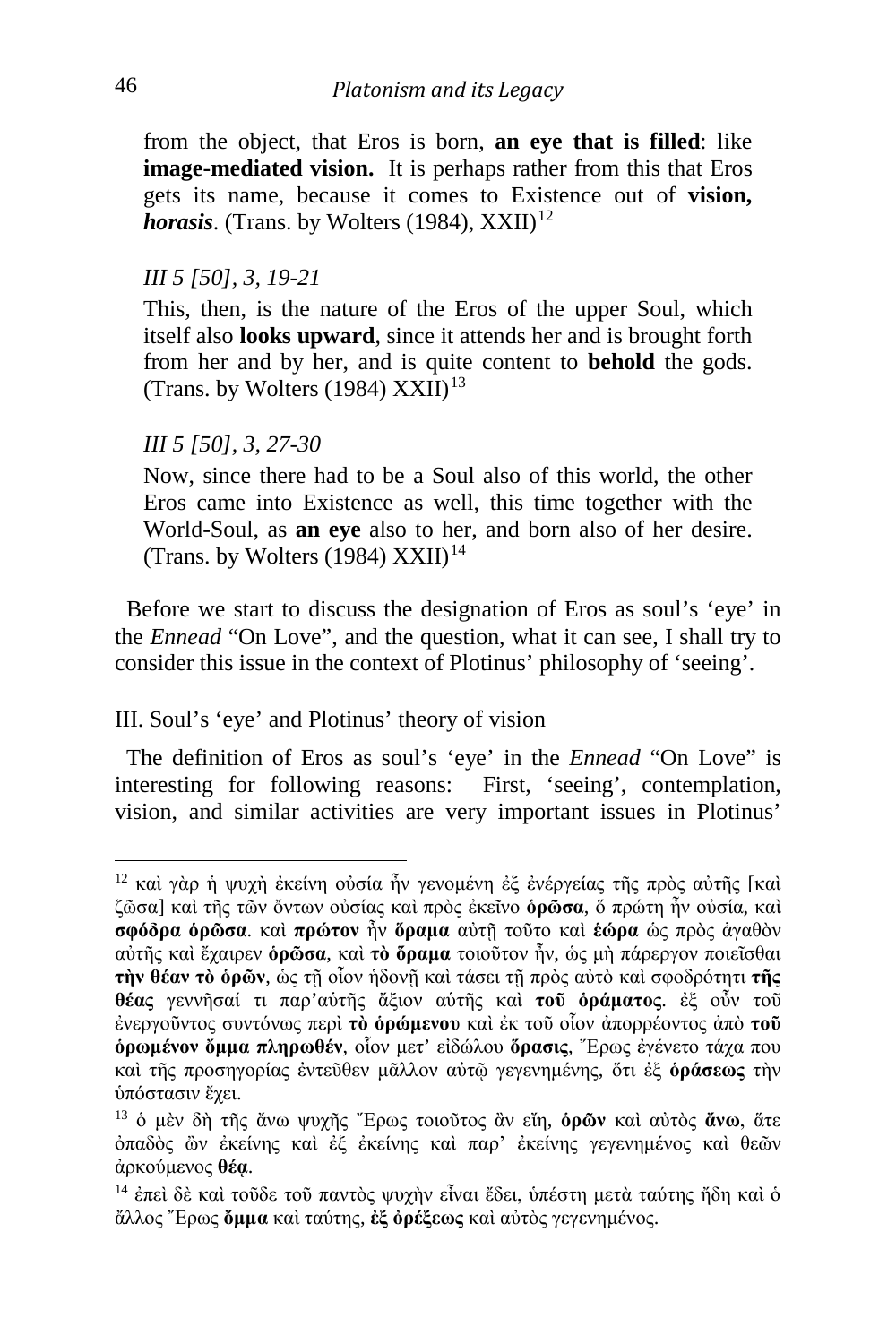philosophy, because on the art and method of viewing depends, in a certain sense, not only an ontological, cosmological, or anthropological status of a being, (or *vice versa*: the quality of 'seeing' depends on the ontological status of a being) but also the process and the result of creation or production. Secondly, besides its 'objective' (*i.e.*  ontological) significance, 'seeing' in Plotinus' philosophy is an existentially important concept for each of us personally, as far as our spiritual ascension and our descent into the realm of corporeal reality as well, depends, to a certain extent, on our personal ability of 'seeing', or exercising in 'seeing'. This means that our ability of 'seeing' is or can be a very dynamic one: it can either become more 'sharp' or lose its quality. Briefly, our ability of 'seeing' characterizes us all, as human beings, as far as we all possess a rational soul, on the one hand, and it also qualifies each of us individually, *i.e.* differently, depending on our personal choices, characters and abilities, in the various conditions and periods of our lives, on the other. Therefore, the reason, why the definition of Eros as soul's 'eye' and activity<sup>[15](#page-7-0)</sup> in Plotinus' philosophy is existentially interesting for us even nowadays, is that the differences in souls' abilities of 'seeing' are not only to some extent predetermined by the divine providence, our human nature, and our first choice, but they are also caused and can be regulated by our individual ethical, spiritual and intellectual progress or regress during our lives. Therefore, while the 'eyes' of human souls and their ability of seeing are, to a certain extent, differently pre-

<span id="page-7-0"></span><sup>&</sup>lt;sup>15</sup> Here are two fragments from Plotinus' treatise "On Love" in which Eros is characterized as soul's activity (*energeia*): III 5 [50], 4, 18-23: οἴεσθαι δὲ χρὴ καὶ ᾽Αφροδίτας ἐν τῷ ὅλῳ πολλάς, δαίμονας ἐν αὐτῷ γενομένας μετ' Ἔρωτος, ῥυείσας ἐξ ᾽Αφροδίτης τινὸς ὅλης, ἐν μέρει πολλὰς ἐκείνης ἐξηρτημένας μετὰ ἰδίων ἐρώτων, εἴπερ ψυχὴ μήτηρ ἔρωτος, ᾽Αφροδίτη δὲ ψυχή, **ἔρως δὲ ἐνέργεια ψυχῆς** ἀγαθοῦ ὀριγνωμένης. "But we must also hold that there are many Aphrodites in the world (daimons which have entered the world together with an Eros, having flowed forth from a kind of 'All-Aphrodite'; a plurality of partial Aphrodites in dependence, together with their personal Erotes, on that All-Aphrodite), if it is true that Soul is mother of Eros, Aphrodite is Soul, and **Eros is Soul's activity** as it strains toward good". (Trans. by Wolters (1984) XXIII). III 5 [50], 9, 45-48: ἐκ Πόρου οὖν καὶ Πενίας λέγεται εἶναι, ᾗ ἡ ἔλλειψις καὶ ἡ ἔφεσις καὶ τῶν λόγων ἡ μνήμη ὁμοῦ συνελθόντα ἐν ψυχῇ ἐγέννησε **τὴν ἐνέργειαν** τὴν πρὸς τὸ ἀγαθόν, **ἔρωτα τοῦτον ὄντα**. "It is therefore out of Poros and Penia that Eros is said to be born, in that Soul's lack and desire, and the memory that constitutes the Reasons, come together into a unity in Soul and produce **an active orientation** towards the good, and **this is Eros**". (Trans. by Wolters (1984) XXVII).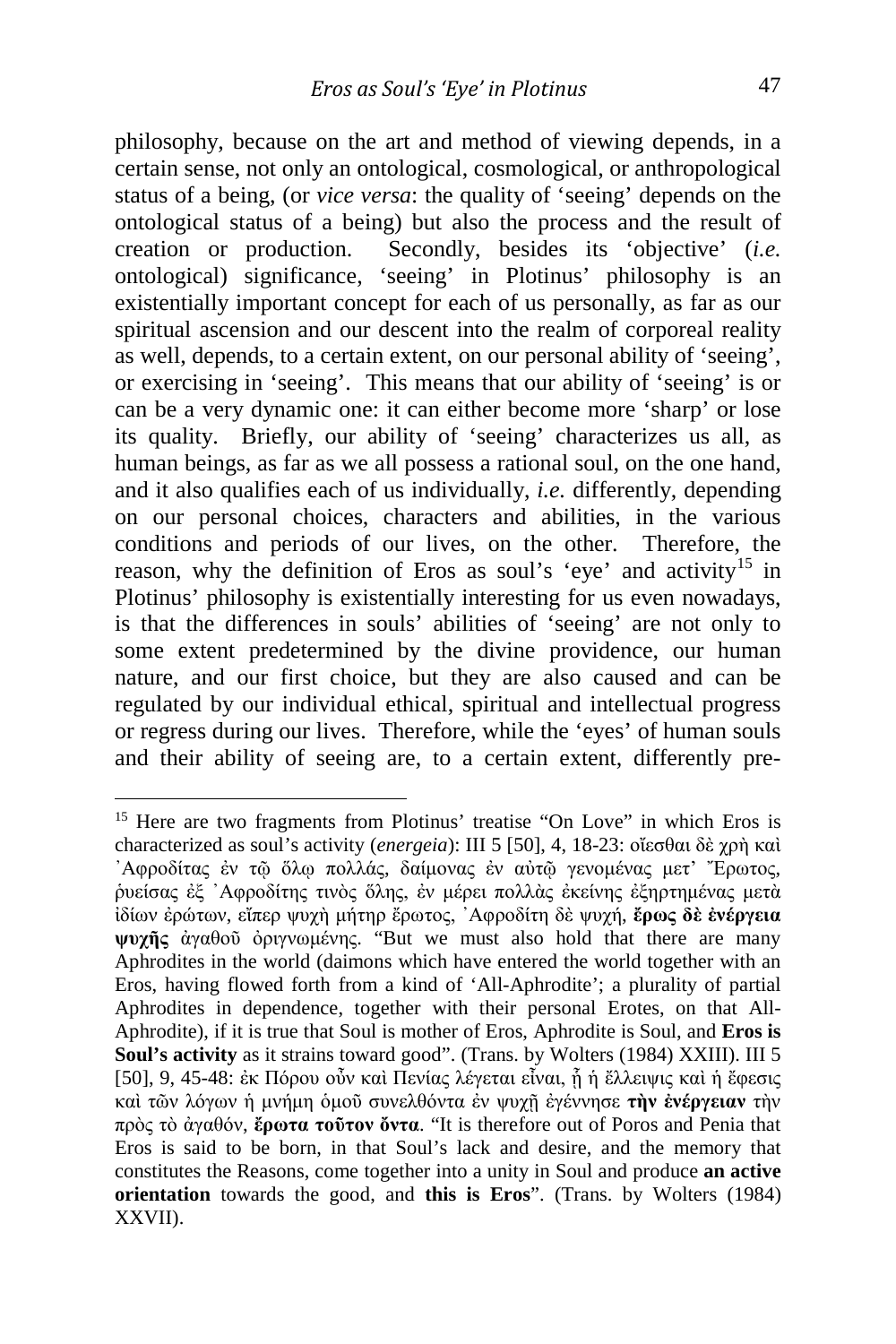determined according to the ontological status of human souls, nevertheless, the ability can change according to our own personal intellectual condition and changes, and even achieve a very high level of intellectual 'seeing'.

 However, the dynamic character of the ability of 'seeing' makes its analysis quite difficult: it is not easy to 'grasp' and to measure the quality or intensity of 'seeing' like as it is almost impossible to 'catch' (*i.e.* to define) Eros as a daimon or even as soul's affection, its *pathos*, because it is 'ontologically' (due to its birth from Poros and Penia) not ever satisfied (and cannot ever be a such), and is always in some kind of movement, desiring to achieve or even to 're-produce' the aim it wishes to possess.<sup>[16](#page-8-0)</sup> There is one more substantial difficulty related to this issue: the problem is that 'seeing' in Plotinus philosophy has many meanings, metaphoric as well as non-metaphoric ones. They encompass a very large spectrum of qualities of seeing, starting from a certain kind of 'blindness' (*i.e.* a perfect non-physical art of 'seeing', like an intellectual activity of the intellect, which thinks its own self and its own thinking; in such a case, the subject and the object of intellection, and the act of thinking or 'seeing' as well, are the same) and ending up with another kind of an almost real 'blindness' (*e.g.* a poor ability of seeing, a kind of seeing vaguely the beauty of corporeal figures, or 'seeing darkness').[17](#page-8-1) Between these two poles of different kinds of quasi 'blindness', there is an infinitely bride spectrum of gradation of abilities of seeing or non-seeing, which also makes difficult to make a fixed definition of Eros as soul's 'eye' and its activity. Moreover, there is one more difficulty: the problem is that in the *Ennead* "On Love" Plotinus, though he says that Eros is the 'eye' of a soul, nevertheless, does not discuss explicitly what this 'eye' can see or not see in the case of different kinds of souls. This is a reason, why for the possible answers on this question, we have to look throughout Plotinus' other texts.

<span id="page-8-0"></span><sup>16</sup> On Eros and its relationship to Poros and Penia in Plotinus see also VI 9 [9], 9. On Eros / love see VI 5 [23], 10; VI 7 [38], 31; 33-34; I 6 [1], 5. On Penia and Poros see III 6 [26], 12, 13-19. On the limitlessness of soul's contemplation see III 8 [30], 5.

<span id="page-8-1"></span> $17$  I 8 [51], 4, 25-33; 9, 15-27. On the different levels of 'visibility' and seeing ability according to different levels of reality, see VI 7 [38], 7; VI 6 [34], 18, 10- 27; V 8 [31], 9, 1-15. On the metaphoric and non-metaphoric meaning of 'seeing with eye', and on 'darkness' and 'light', see VI 7 [38], 41.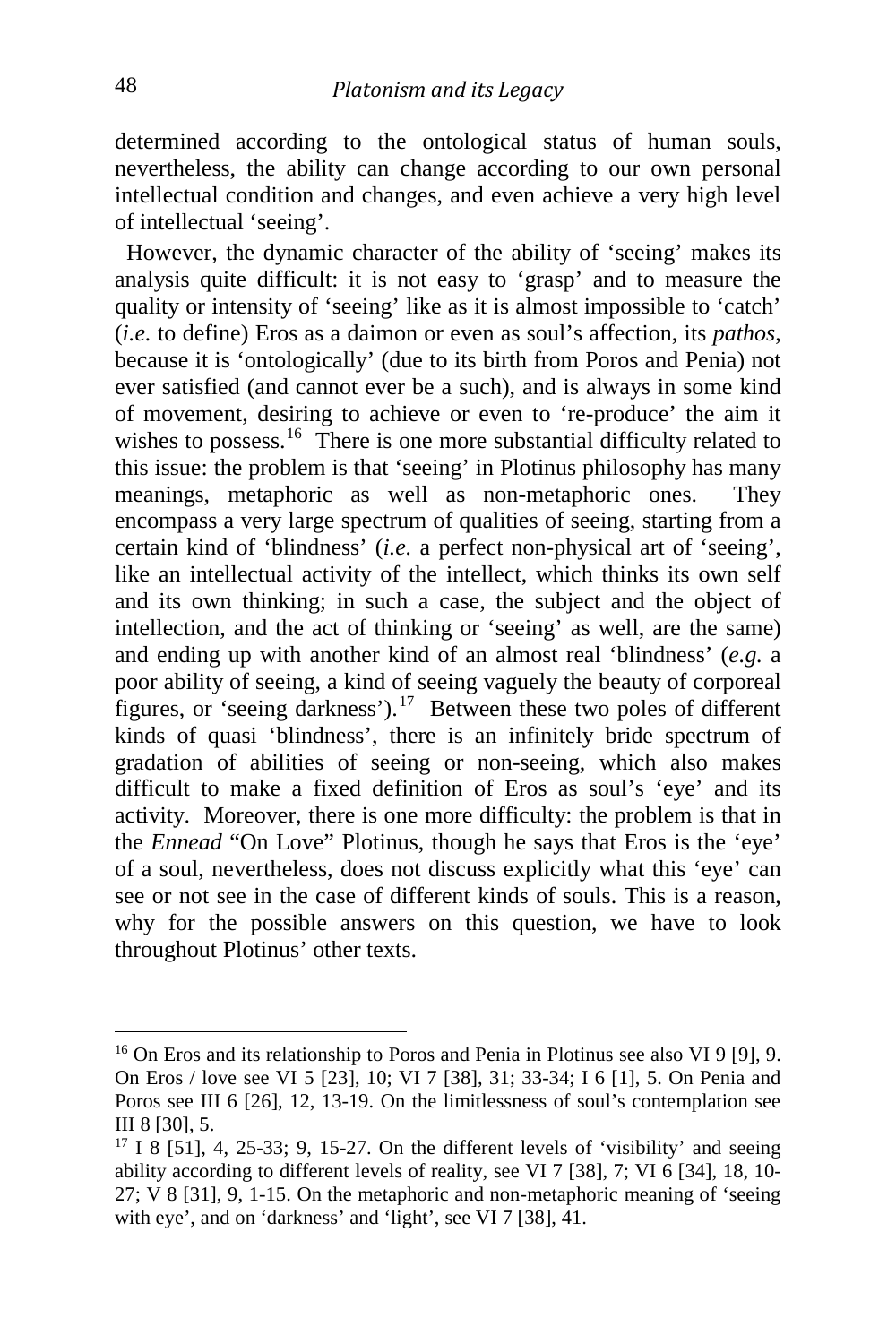#### IV. Seeing ability of Eros as soul's 'eye'

Let us start with the divine soul and find out, what it can see or not see. The "heavenly Aphrodite" is the pure soul, free from the inclination toward any kinds of corporeal affections. Thus, it is an existence (*hypostasis*) which is very close to the intellect, though it is different from it. The divine soul strives toward its begetter – the intellect, and, by means of the intellect, toward the supreme One. From the *Ennead* "On Love" we cannot get much information about that what the divine soul can see or not see, but keeping in mind Plotinus' other texts too, we can conclude that the object of seeing of the divine soul can be pure forms, *i.e.* intelligible objects, ideas of *nous*, and not forms *in corpore*. [18](#page-9-0) However, there is a substantial difference between two kinds of 'seeing' the forms: the intellect and the soul (even the divine one) see them differently. In the case of the intellect, the forms are identical to the intellect, that means, it 'sees' or thinks itself, while in the case of the divine soul, though it is very close to the intellect, it must, unlike the intellect, at first, appropriate the *logoi* (reasons), 'produced' by the intellect, as its (soul's) own self.<sup>[19](#page-9-1)</sup> However, the act of 'appropriation' in case of the divine soul is, we can suppose, almost simultaneous one, that means, it does not proceed in time, unlike the art of discursive thinking which characterizes an individual soul. This is a reason, why it is sometimes difficult to grasp a difference in Plotinus' texts between the kind of vision of the intellect, on the one hand, and that of the soul, which is very close to the intellect, on the other, because such soul does not need either memory or an 'eye', *i.e.* an organ, an instrument or a mediator for seeing, $^{20}$  $^{20}$  $^{20}$  nor does it think in an ordinary discursive manner. Certainly,

<span id="page-9-0"></span><sup>&</sup>lt;sup>18</sup> On the soul in its pure condition, seeing pure forms, "passing in the ascent all that is alien to the God", when "one sees with one's self alone that alone", see I 6 [1], 7, 8-9 (trans. by Armstrong). If one achieves this, "he will see God and himself and the All". VI 5 [23], 7, 9-14. In the process of ascension, "the contemplations become always more intimate and united to the contemplators, and in the soul of good and wise man the objects known tend to become identical with the knowing subject". III 8 [30], 1-9 (trans. by Armstrong).

<span id="page-9-1"></span><sup>&</sup>lt;sup>19</sup> As Plotinus says, in the intellect the objects known and the knowing subject are one, "not by becoming akin, as in the best soul, but substantially, and because 'thinking and being are the same' [Parm. fr. B 3 DK]". III 8 [30], 8 (trans. by Armstrong).

<span id="page-9-2"></span><sup>&</sup>lt;sup>20</sup> Cf. I 6 [1], 8, 5-28: one must "leave outside the sight of his eyes [...] do not talk. Shut your eyes, and change to and wake another way of seeing, which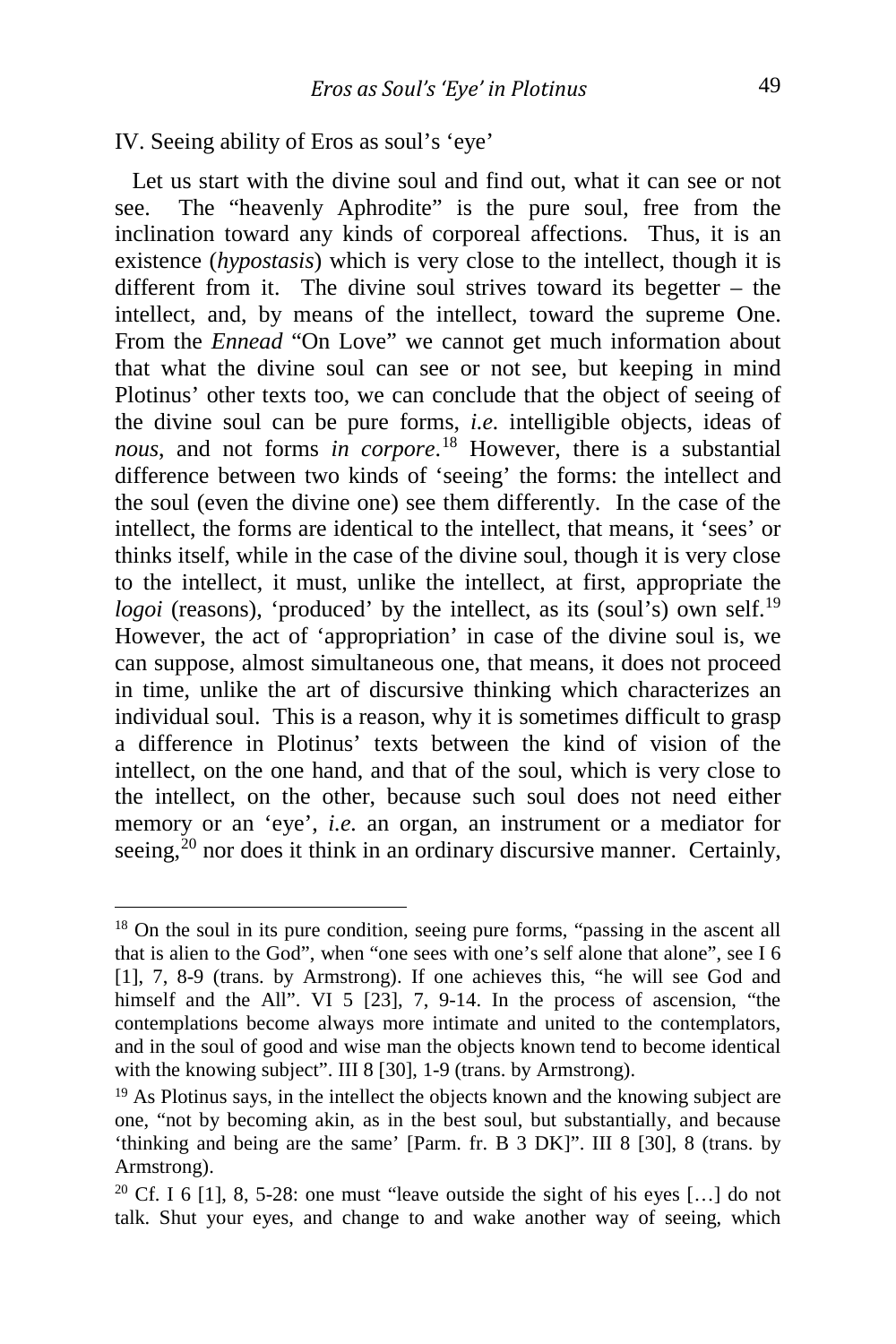according to Plotinus, memory characterizes an individual soul, when something in the corporeal realm reminds it the beauty seen in the intelligible world.<sup>21</sup> As for the divine soul, we can suppose that while 'seeing' or 'thinking' one form, it remembers another one, which it has already 'seen' or grasped by its thought. This kind of memory and discursive thought do not, of course, characterize the mode of thinking or 'seeing' of the intellect at all, but it is also quite different from that kind of memory and discursive thinking which is a feature of partial souls 'attached' to the corporeal realm.

 But what does the divine soul not see? Certainly, it does not look at the corporeal realm at all. As for its ability of 'seeing' the intelligible forms, it must be, as we already mentioned, quite different from that of the intellect. I think that the divine soul 'sees' the forms more as particulars, *i.e.* it must 'divide' them in order to be able to 'see' them, while the intellect grasps the forms or a form by means of its thought as a whole and as its own self. Consequently, the divine soul does not see all forms at once, nor does it see all forms or even each particular form as a whole. Moreover, it does not 'see' them from the very beginning as its own self as far as it receives the *logoi* from outside and, therefore, needs a substantial appropriation of the forms in order to be able to 'see' them clearly. The question is, does the soul which has already achieved the level of the intellect, still 'see' differently (*i.e.* not as intellect 'sees') or not? On the basis of Plotinus' texts, it is not always possible to give a definite answer to this question. For instance, in VI 9 [9], 3 and 7, the difference between the ability of 'seeing' by an individual soul, which has reached the level of the intellect, on the one hand, and the intellect itself on the other, seems (almost) to disappear. However, the difference (due to the weakness of vision exercised by a human soul) becomes evident in VI 9 [9], 4.

 Now let us think about those souls which are attached to a body. Such is the world-soul (also the souls of the stars and planets), and individual human souls.[22](#page-10-1) In the *Ennead* "On Love" Plotinus does not

everyone has but few use." (Trans. by Armstrong). On ascending in contemplation and what the "inner sight sees", see ibid. 9, and V 3 [49], 17.  $21$  I 6 [1], 2.

<span id="page-10-1"></span><span id="page-10-0"></span> $22$  On the relationship between the world-soul (including its lower part) and individual souls see IV 3 [27], 2. "Each soul remains one and all are one together. [...] the souls spring from one, and the souls springing from one are many in the same way as Intellect, divided and not divided" (ibid. 5, 15-17). The 'higher part' of our souls is "of the same nature as the higher parts of Universal soul" (ibid. 4,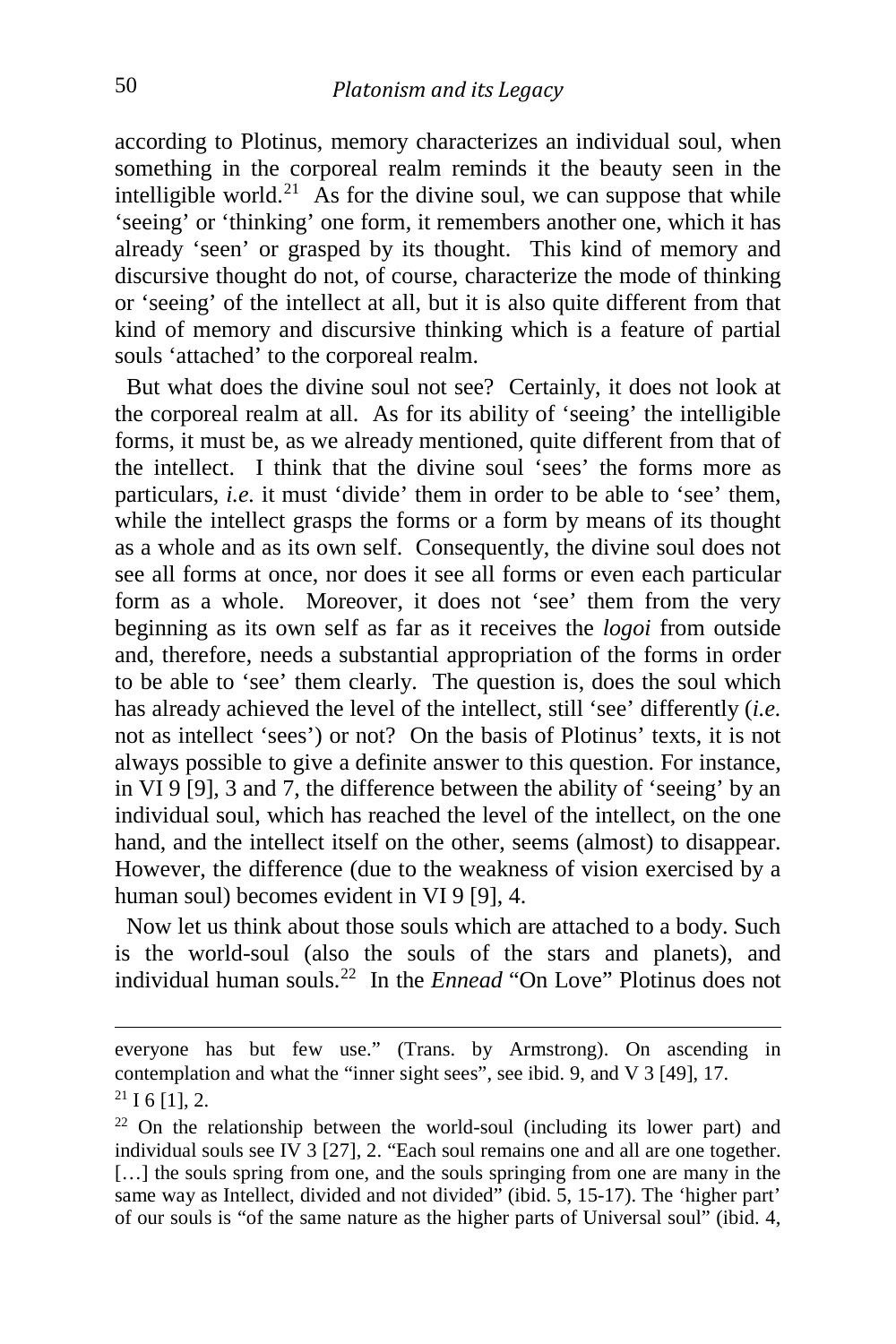discuss explicitly, what these kinds of souls can see or not see. Again, we must look for answer in other treatises, or try to find an answer by ourselves. I suppose that in the case of the world-soul it 'sees' the forms, though, unlike the intellect, in such a condition when they are, so to say, ready to be 'realized' in the corporeal realm. This might be a difference between the world-soul and the divine soul, which is 'fixed' in the 'upper' world at the side of the intellect and contemplates the forms without their relation to the corporeal realm. In other words, the *logoi* that the world-soul receives from 'outside', are, if we may say so, a step lower and closer to the material world than the *logoi* received by the divine soul from the intellect. However, the world-soul does not see, we may suppose, the material things, though in a certain sense, it too, looks not only 'up', but also 'inside' itself and even 'down',<sup>[23](#page-11-0)</sup> though this kind of 'looking down' does not mean physical seeing with eyes, but is more a kind of a providential activity of the world-soul by means of which it governs the world. $^{24}$  $^{24}$  $^{24}$ 

 But what about individual human souls? This issue, I think, is even more interesting than that of the divine soul or of the world-soul, because an individual soul can change more radically from one art of vision to another, starting with the physical, corporeal seeing and ending up with the intellectual 'seeing' which excludes any kind of

31-32). The differences between the soul of the All and the individual souls is caused by the different manner of their looking: "the soul of the All looks towards Intellect as a whole, but the individual souls rather to their own partial intellects". Ibid. 6, 15-17 (trans. by Armstrong).

<span id="page-11-0"></span> $23$  VI 8 [6], 3; 4; 5.

<span id="page-11-1"></span> $24$  As Plotinus says, when the soul "looks to what comes before it it exercises its intelligence, when it looks to itself it sets in order what comes after it and directs and rules it; because everything could not be stationary in the intelligible, when it was possible for something else as well to exist next in order to it, something less, but something which must exist if that before it exists." (VI 8 [6], 3, 26-30; trans. by Armstrong). On the character of 'looking down' of the world-soul see further, ibid. 7, 26-30: "but that which is called the Soul of the All has not become engaged in the worse kind of work and, having no experience of evils, considers what lies below it contemplatively and remains attached to the realities before it for ever." (Trans. by Armstrong). From this fragment is indirectly evident also the difference between 'looking down' by the world-soul, on the one hand, and individual souls, on the other, because the last ones are not able to remain in the intelligible realm for ever. As Gerson says, "the soul of the universe looks to universal intellect, whereas individual souls look to their own partial intellects (IV 3 [27], 6, 15-17)". Gerson (1994) 63.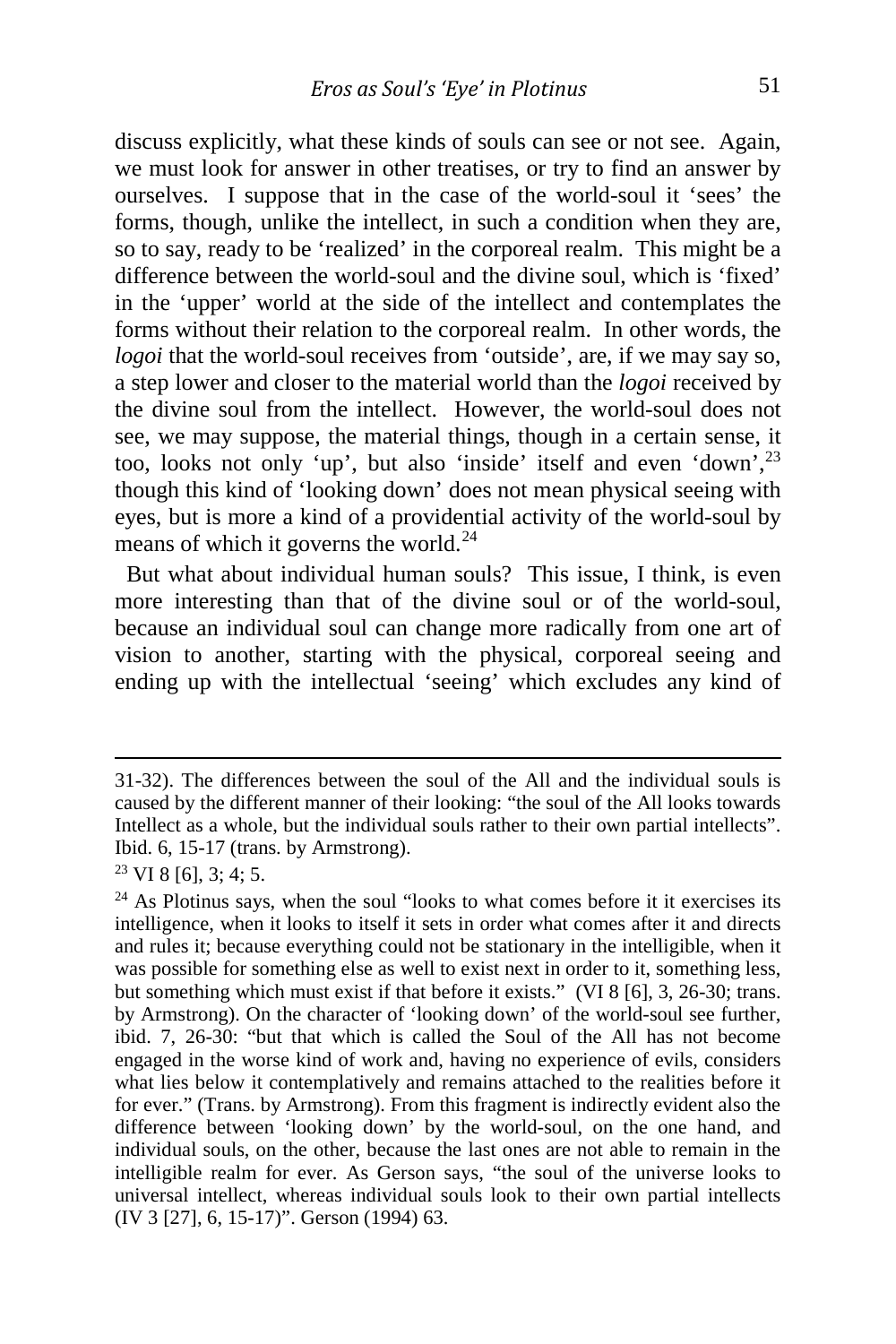physical visualization of an object.<sup>[25](#page-12-0)</sup> This may even remind us Giovanni Pico della Mirandola's image of a man as a chameleon, who can change his own self according to his one wish,  $^{26}$  $^{26}$  $^{26}$  though, according to Plotinus, the differences between activities of the souls are, to a certain extent, included already in the intellect and, therefore, pre-determined by the providence.<sup>[27](#page-12-2)</sup> However, in the case of human (individual) souls, exercising in the virtues can also cause the differences in 'seeing'.<sup>28</sup> The aim of the progress in 'seeing' for a man is to achieve the status of the true philosopher.<sup>[29](#page-12-4)</sup> The question is, whether, in Plotinus' opinion, the love as soul's 'eye' and activity directed toward the unity of the soul with the intellect, and even further, toward the One, does stop functioning here or not? I have no definite answer to this question, though we can suppose that, logically speaking, the more a soul gets 'closer' to the intellect, the less activity is required from its 'eye' for 'seeing'. Thus, we can conclude that in case when a soul achieves the condition when it 'sees' intellectually pure forms and, moreover, becomes almost identical with the objects

<span id="page-12-0"></span><sup>&</sup>lt;sup>25</sup> On the pureness of the 'upper' aspect of a human soul see III 5 [50], 3; 1 8 [51], 4; 1 1 [53], 10; 1 7 [54], 3. On the individualization of souls, their descent in bodies, and concentration on a particular thing instead of the whole see VI 8 [6], 4; cf. VI 4 [22], 16. Eros (in its best form we must suppose), strives toward the whole – this is its aim, VI 5 [23], 10. On the positive and quasi 'didactic' character of the descent see VI 8 [6], 7. Cf. III 8 [30], 5.

<span id="page-12-1"></span><sup>&</sup>lt;sup>26</sup> An amazing parallel with Pico's understanding of man as a 'chameleon' can be found in III 2 [47], 8, 9-12: "man has the middle place between gods and beasts, and inclines now one way, now the other, and some men become like gods and others like beasts, and some, the majority, are in between." (Trans. by Armstrong). On the "amphibious" character of souls see IV 8 [6], 4, 33; 7. Cf. VI 4 [22], 15.

<span id="page-12-2"></span><sup>&</sup>lt;sup>27</sup> III 2 [47], 12; III 3 [48], 3; 4. For the paradox of liberty of the action of men, on the one hand, and the government of *pronoia* on the other, the treatises on providence [47, 48], in spite of their complexity, are illuminating, especially the comparison of our lives with acting on the stage of the theater, see III 3 [48], 11; 15; 16; 17.

<span id="page-12-3"></span> $28$  By means of philosophy we free ourselves from affects, see I 1 [53], 3. However, "if someone is unable to grasp this kind of soul which thinks purely, let him take the soul which forms opinions, and then ascend from this." (V 3 [49], 9, 22-30; trans. by Armstrong. Cf. VI 4 [22], 16).

<span id="page-12-4"></span><sup>&</sup>lt;sup>29</sup> On the difference between the true philosopher and not true one see III 7 [45], 6. Interestingly, Plotinus uses an expression ἐρᾶν ἀληθῆ ἔρωτα, something like "loving a true love"  $(I 6 [1], 18)$ . On true lovers and true philosophers see V 9 [5], 2, 2-10.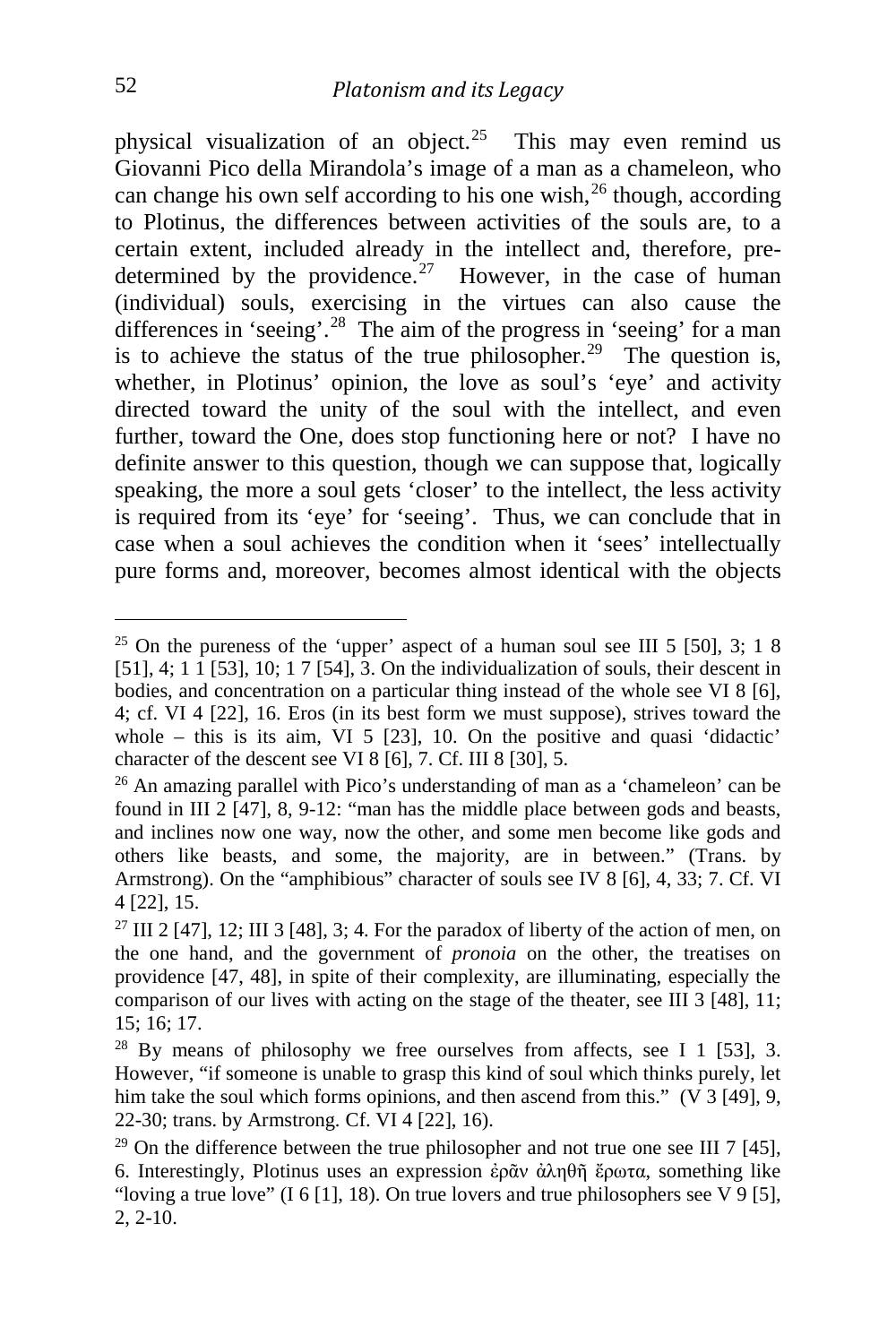seen,<sup>[30](#page-13-0)</sup> then the love as soul's 'eye' and activity, directed toward the unity with the intellect, may become almost unnecessary.<sup>[31](#page-13-1)</sup> However, an individual soul cannot remain in this condition permanently, that is why Eros can neither be ever deprived of the role it plays in a soul's life, nor it can be ever completely satisfied with the object(s) already seen. Therefore, we can suppose that at a certain moment Eros has to re-activate its function, even if an individual soul has achieved the highest level of 'seeing'.

#### V. Conclusion

j

 Thus, Eros (love) is soul's characteristic and its activity, directed toward its (soul's) cause – the intellect.<sup>[32](#page-13-2)</sup> Eros, as soul's 'eye', embraces a large spectrum of seeing ability, starting with ordinary physical vision and ending up with intellectual 'seeing' which is a kind of physical 'blindness'.<sup>[33](#page-13-3)</sup> I suppose that the more a soul is close to the intellect, the less it needs to activate the function of its 'eye' as of an

<span id="page-13-0"></span><sup>30</sup> VI 6 [34], 18; V 3 [49], 4.

<span id="page-13-1"></span> $31$  I 6 [1], 8; IV 7 [2], 10.

<span id="page-13-2"></span><sup>&</sup>lt;sup>32</sup> In some sense, love characterizes also the intellect, but in the case of the intellect it has another meaning, as far as the intellect thinks itself. On the character of thinking and 'seeing' by the intellect see V 4 [7], 2; V 8 [31], 11; V 5 [32], 8; VI 2 [43], 8; 21; 22. V 3 [49], 10. On the difference and interaction between soul's and intellect's thinking and seeing, and, correspondingly, different kinds of knowledge see IV 7 [2], 13; V 6 [24], 4; V 9 [5], 2; 7-8; VI 9 [9], 5; VI 7 [38], 33-35; 39; 41; V 3 [49], 8-9; VI 8 [39], 16; III 8 [30], 7-8. On the difference between thinking self and thinking other see V 6 [24], 1. Another meaning has love in the case of the One, which is, as Plotinus says, the object of love, love and love of itself. (VI 8 [6], 15, 1).

<span id="page-13-3"></span><sup>&</sup>lt;sup>33</sup> On the hierarchical process of our ascending in contemplation, ending up with a device: "Shut your eyes", see 1 6 [1], 8. On the results achieved by such ability of 'seeing' see ch. 9 of the same treatise (one becomes wholly oneself, seeing only "true light not measured by dimensions, or bounded by shape into littleness." (Trans. by Armstrong). See also IV 7 [2], 10, 25-52. On the highest level of contemplation see VI 9 [9], 4. Cf. VI 5 [23], 7; V 3 [49], 4; VI 7 [38], 35. On the other hand, if souls "are not able to grasp the vision sufficiently, and therefore are not filled with it, but still long to see it, they are carried into action, so as to see what they cannot see with their intellect. When they make something, then, it is because they want to see their object themselves and also because they want others to be aware of it and contemplate it, when their project is realized in practice as well as possible". (III 8 [30], 4, 30-39; trans. by Armstrong). As for the intellect, it does not require a medium for seeing, as it is "a kind of sight, and a sight which is seeing (ὄψις ὁρῶσα)." (III 8 [30], 11, 1-2; transl. by Armstrong).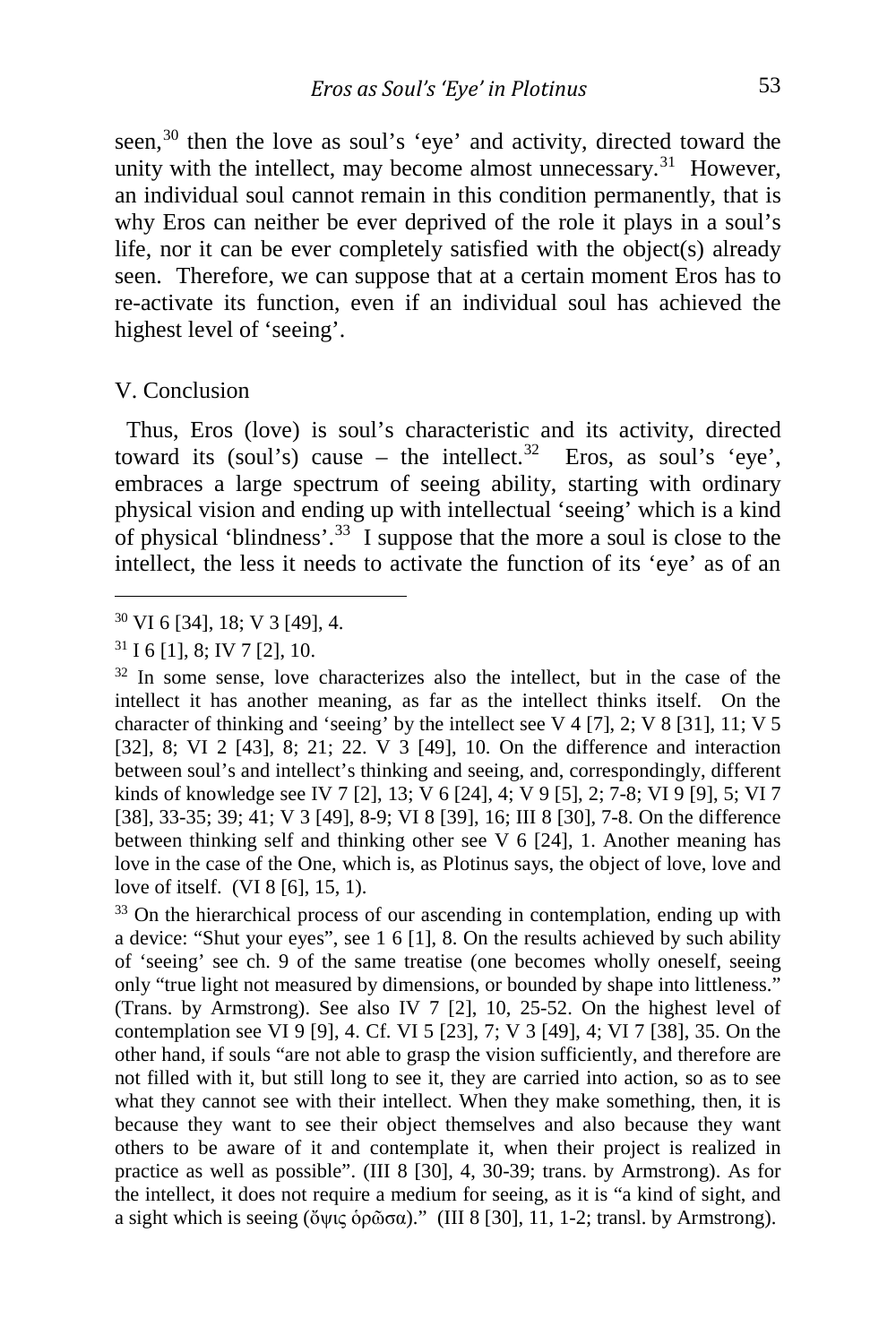organ for 'seeing' the forms, as far as they are already (almost) in soul's presence.<sup>34</sup> We can draw an analogy with Plotinus' We can draw an analogy with Plotinus' understanding of memory: an intellect does not need a memory, because it does not forget anything,<sup>[35](#page-14-1)</sup> and, we can add, it does not need Eros as an 'eye' as well.<sup>[36](#page-14-2)</sup> In a similar way, the divine soul, which is close to the intellect and not related to the corporeal world, does not need a memory<sup>[37](#page-14-3)</sup> and, consequently, we can say that its 'eye' (though it still needs it, because it receives the *logoi* from outside, *i.e.* from the intellect) can be less active rather than the 'eye' of a soul which is more distanced from the intellect. From this point of view, we can also add that in the case of individual souls, the more a soul has achieved the status of a 'philosophical' one, the less activity its 'eye' requires for contemplation, being already (almost) able to be in the presence of the forms.<sup>38</sup> However, none of the souls can be completely 'blind' (in a positive sense of this word), because all of them require an 'eye' as a receptacle for *logoi* which they receive from the intellect. Consequently, in cases of all souls Penia as a matter and receptacle of *logoi* (the last ones are personified by Poros) plays important though different roles in each case.<sup>39</sup> like as different kinds of souls think

<span id="page-14-0"></span> $34$  In Plotinus opinion, seeing without a medium could be possible for a soul only in case if it stays completely in the intelligible realm. (IV 5 [29], 1, and VI 8 [39], 7). That is why I suppose that more a soul is close to the intellect less active Eros as soul's eye is. As Plotinus says in the same treatise (2, 16-18), we see less, if there is an intermediary.

<span id="page-14-1"></span> $35 \text{ V} 5$  [32], 2.

<span id="page-14-2"></span><sup>&</sup>lt;sup>36</sup> "In the intelligible world seeing is not through another [medium], but through itself, because it is not [directed] outside". (V 3 [49], 8, 21-22; trans. by Armstrong). However, a kind of love (ἀγαπή) characterizes also the intellect, though it is love toward self. (VI 8 [39], 16). On love of the intellect which is "drunk with nectar" and also on the "loving intellect" (νοῦς ἐρῶν) see VI 7 [38], 35. As for the One, it does not look even at itself. (VI 7 [38], 41).

<span id="page-14-3"></span> $37$  More precisely, the divine soul remembers that what is inside it, unlike a soul which is attached to a body. (IV 3 [27], 25). On the memory and forgetfulness of souls see ibid. 26-32, and IV 4 [28], 1; IV 4 [28], 3-8; 30.

<span id="page-14-4"></span><sup>38</sup> VI 7 [38], 41, 4-5: that one needs eye, what has darkness in itself.

<span id="page-14-5"></span><sup>&</sup>lt;sup>39</sup> An intermediate stage between pure incorporeity and sensible being is the intelligible matter (III 5 [50], 6, 39-45), which is the indetermination *(aoristia)* of the soul (Wolters (1984) 66). On the intelligible matter in relation to contemplation see also III 8 [30], 11.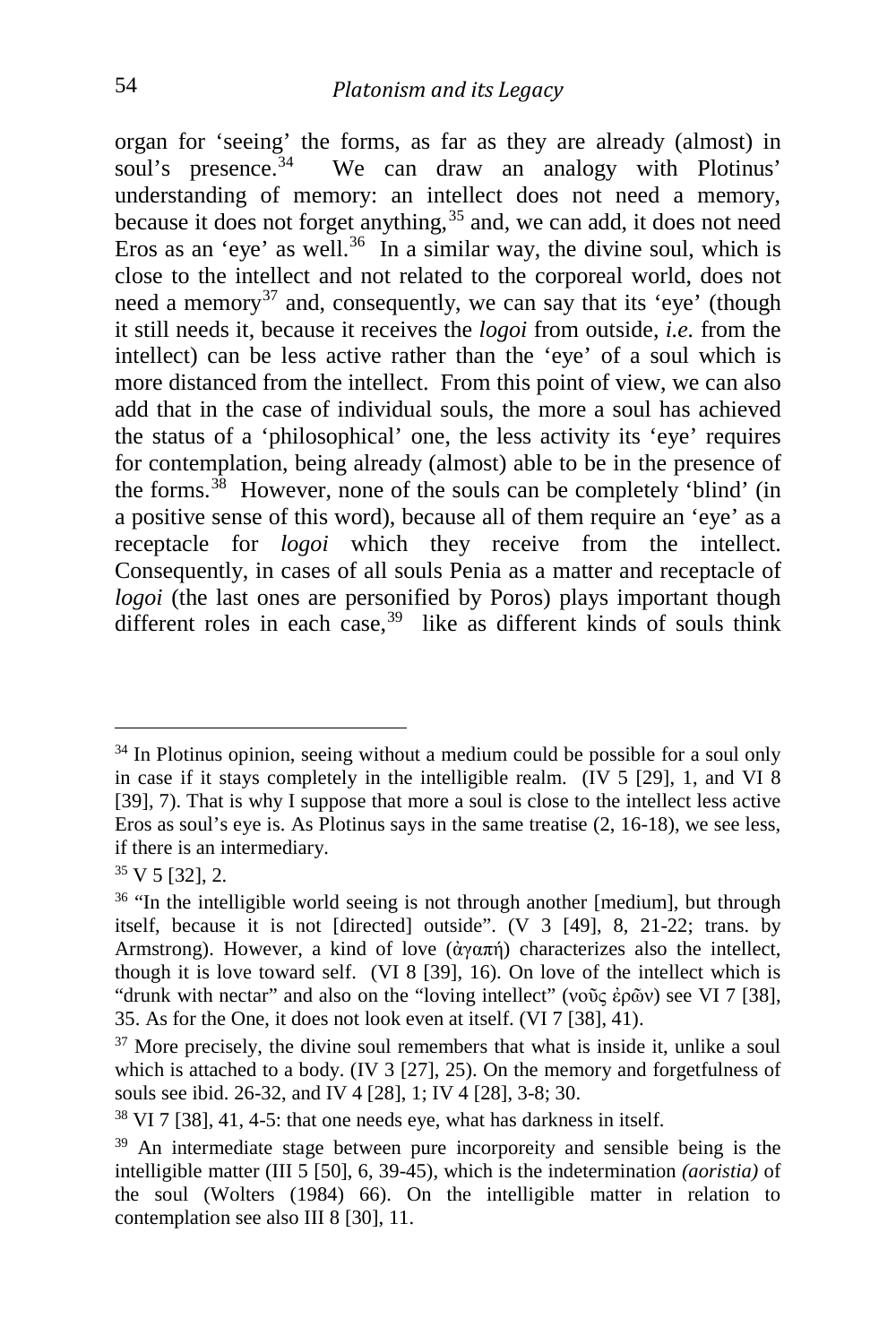differently, though no one soul can think permanently in an absolutely non-discursive mode <sup>40</sup>

 Any kind of soul (including an individual one), though it can be like an intellect, at the same time remains itself. $41$  Therefore, though it can (almost) surpass the discursive mode of reasoning, a certain kind of 'discursiveness' in 'seeing' (caused by the fact that any soul gets *logoi*  from outside) always remains as a fixed characteristic of even an intellectual soul, $42$  though this kind of 'discursiveness' is quite different from that one which characterizes a soul which is 'attached' to the material world. Individual souls, even looking at the same kinds of objects, can 'see' them differently,<sup>[43](#page-15-3)</sup> and be differently aware – conscious – of their 'seeing' – thinking.<sup>[44](#page-15-4)</sup> Thus, looking at the beauty

<span id="page-15-2"></span> $42 \text{ V }$  3 [49], 6: 7.

<span id="page-15-0"></span><sup>&</sup>lt;sup>40</sup> On the discursive character of soul's contemplation see III 8 [30], 6, though the soul / seer, which has achieved the status of an intellectual one, does not think in a discursive manner. Moreover, such kind of a soul even wishes to overcome the movement, which is a characteristic of thinking (VI 7 [38], 34-35), though it cannot remain in this position permanently (Hadot (1987), 67). In general, while analyzing the discursive character of soul's cognition, the differences between 'higher' and 'lower' parts of the soul must be taken into consideration. See IV 3 [27], 18, and IV 4 [28], 1.

<span id="page-15-1"></span> $41$  IV 4 [28], 2. On the union of the soul with the intellect without losing its (soul's) individuality in Plotinus see D'Ancona (2002) 528-529. Cf. also VI 7 [38], 35.

<span id="page-15-3"></span><sup>&</sup>lt;sup>43</sup> On the aim of Eros / love, which strives towards the whole and good, and on "seeing without seeing" see VI 5 [23], 10. As Plotinus thinks, everybody strives toward the same good. However, the objects seen are different in case of different kinds of souls (ibid). On the 'must' of 'seeing' otherwise even looking at corporeal objects see I 6 [53], 8, 6-16: "When he sees the beauty in bodies he must not run after them; we must know that they are images, traces, shadows, and hurry away to that which they image. For if a man runs to the image and wants to seize it as if it was the reality […] then this man who clings to beautiful bodies and will not let them go, will, like the man in the story, but in soul, not in body, sink down into the dark depth where intellect has no delight, and stay blind in Hades, consorting with shadows there and here." (Trans. by Armstrong). On the different types of men, including differences in their 'seeing' abilities, see V 9 [5], 1, 16-21. The best among them is a kind of "godlike men who by their greater power and the sharpness of their eyes as if by a special keensightedness see the glory above and are raised to it as if above the clouds, and the mist of this lower world and remain there, overlooking all things here below and delighting in the true region which is their own." (VI 9 [9], 4; trans. by Armstrong).

<span id="page-15-4"></span><sup>44</sup> V 8 [31], 8, 14-15: "…since lovers also, and in general all the admirers of beauty here below, do not know that this is because of the intelligible beauty: for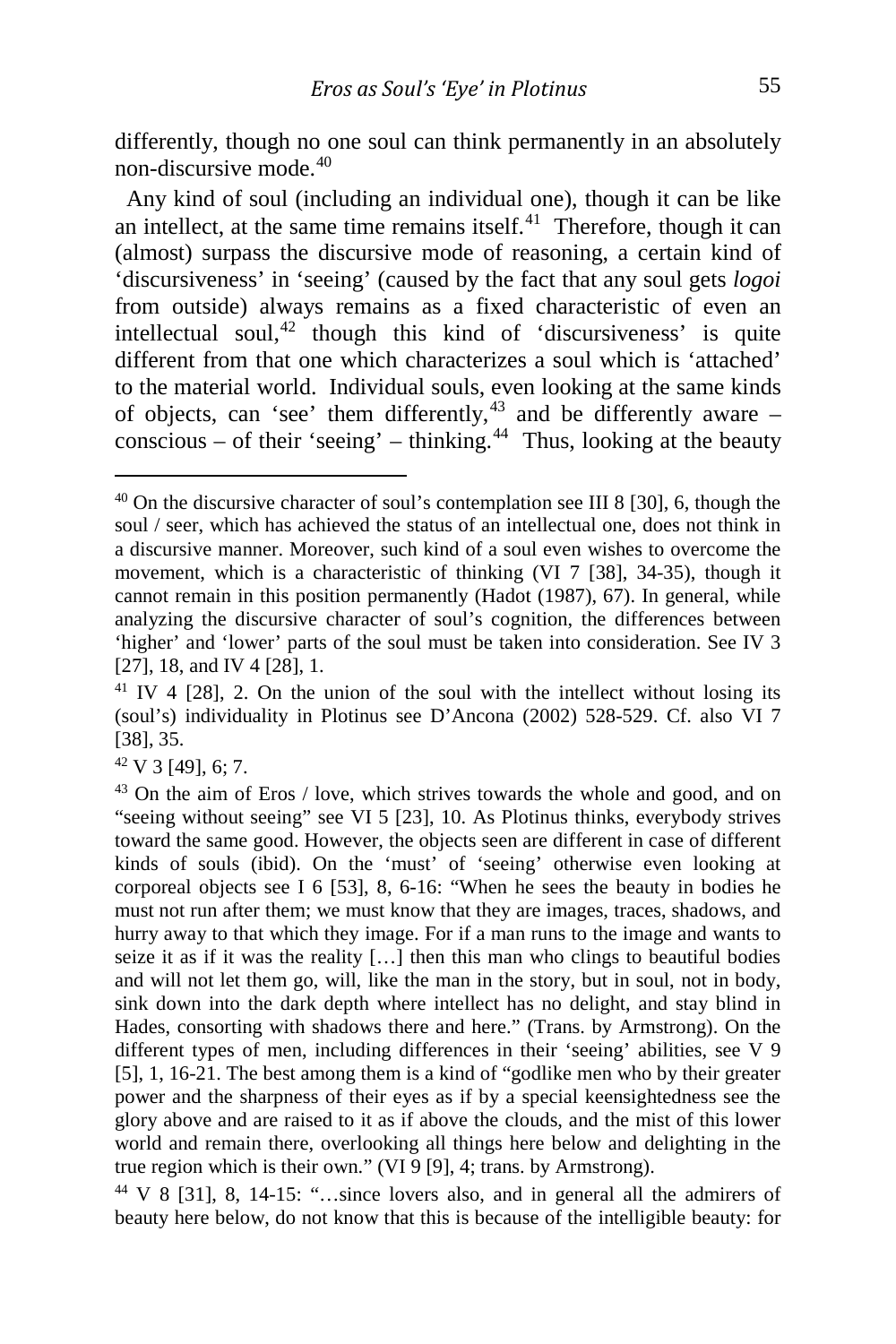of material objects, souls can or cannot be conscious of the fact that they strive toward the 'real' (non-material) beauty, that means to the forms or, in other words, to the 'truth' of these objects. Furthermore, 'looking down' at the cosmic body has another meaning in the case of the world-soul or other celestial souls on the one hand (in this case, 'looking' has also a meaning of the providential activity) and of individual souls, on the other. Moreover, the 'products' of the different kinds of looking or seeing might be also different. Thus, the character of 'seeing' can form and determine the seer $45$  and also the objects seen and produced, as in the case of contemplation exercised by the lowest 'part' of the soul – the nature.<sup>[46](#page-16-1)</sup>

The 'seeing' – 'thinking' exercised by a soul and 'seeing' by means of Eros as an instrument (an organ or mediator) of seeing are not the same: Eros is 'quicker' in seeing than the soul.<sup>[47](#page-16-2)</sup> Does it mean that the soul must 'digest' the objects seen by its Eros, while Eros, never satisfied by the beauty of the objects seen (and, without, so to say, 'digesting' them), rushes forward in order to see more and more? Can we say that the soul which has already reached the level of the intellect, or even more, the union with the One, can be (at least, for a while) satisfied with that what it (the soul) sees or has seen, $48$  while its Eros is never satisfied, pushing also this soul to look further for new beautiful objects in the intelligible and material realm? I have no definite answer to this question. It seems that Eros, at least, in its role of an 'eye' and activity of an individual soul, permanently encourages us to go forward, through the labyrinth of new questions (and this is one of its functions), which are caused by its own person and not only.

it is because of the intelligible beauty." (Trans. by Armstrong). On different kinds of vision among gods, daimons and souls see ibid, 10-11. 45 IV 4 [28], 2.

<span id="page-16-0"></span>

<span id="page-16-1"></span><sup>&</sup>lt;sup>46</sup> III 8 [30], and II 3 [52], 18: the creative part of the 'lower' part of the worldsoul produces the corporeal world 'looking' toward the intellect.

<span id="page-16-2"></span> $47$  III 5 [50], 2, 35-46. For the differences between seeing by the soul and its eye see also IV 3 [27], 28. Cf. III 6 [26], 2.

<span id="page-16-3"></span><sup>48</sup> VI 5 [5 [23], 12: entering in the whole, we do not search any more.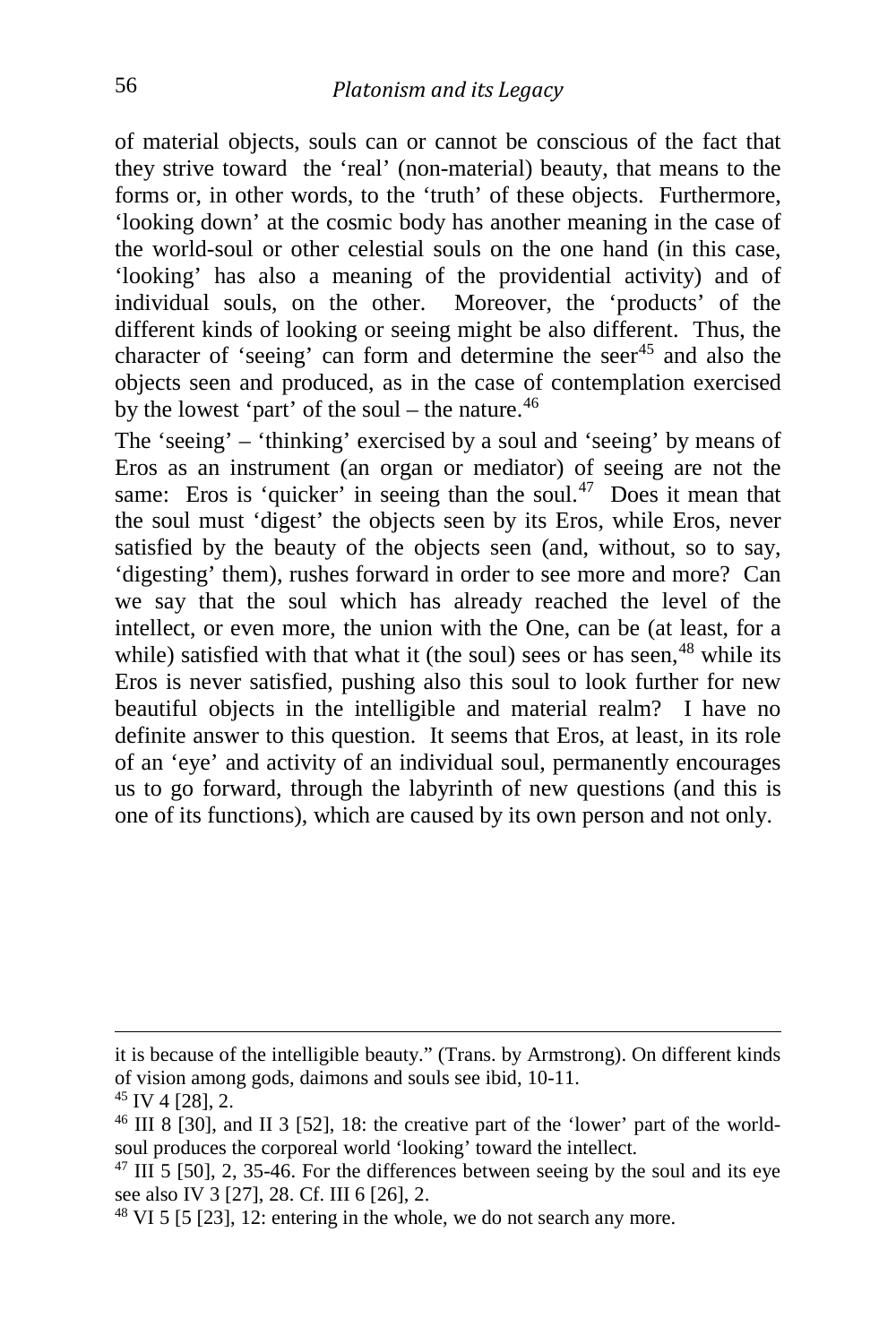## Bibliography

#### Editions with translations

- Henry, P. Schwyzer, H.-R. (ed.) (1964-1982), 3 vols.: Plotini *Opera* ediderunt P. Henry et H.-R. Schyzer. Oxford: Oxford University Press
- Beutler, R. Theiler, W. (ed.) (1956-1978), 6 vols.: Plotins *Schriften*. Übersetzt von R. Harder. Neubearbeitung mit griechischem Lesetext und Anmerkungen fortgeführt von R. Beutler und W. Theiler. Darmstadt: Lizenzausgabe für Wissenschaftliche Buchgesellschaft. Hamburg: Felix Meiner Verlag
- Armstrong, A.H. (ed.) (1966-1988), 7 vols.: Plotinus, *Enneads I-VI*, Greek text with English translation by A. H. Armstrong. Cambridge, Massachusetts, London, England: Loeb Classical Library, Harvard University Press

Translations and secondary sources

- D'Ancona Costa, C. (2002): C. D'Ancona Costa, "To bring Back the Divine in us to the Divine in the All". *Vita Plotini* 2, 12-27 Once Again", in: T. Kobusch, M. Erler (eds.), *Metaphysik und Religion. Zur Signatur des spätantiken Denkens* (Akten des Internationalen Kongresses vom 13.-17. März. 2001 Würzburg), München, Leipzig: K.G. Saur, 517-565
- Bertozzi, A. (2012): A. Bertozzi, *On Eros in Plotinus: Attempt at a Systematic Reconstruction (with a Preliminary Chapter on Plato).*  Dissertation. Paper 295. Chicago: Loyola University
- Gerson*,* L. P. (1994): L. P. Gerson, *Plotinus,* London, New York: Routledge
- Gerson*,* L. P. (ed.) (2018): Plotinus, *The Enneads.* Translated by G. Boys-Stones, J. M. Dillon, L. P. Gerson, R. A. H. King, A. Smith, J. Wilberding. Cambridge: Cambridge University Press
- Hadot, P. (ed.) (1987): *Plotin, Traité 38 (VI 7),* introduction, traduction, commentaire et notes par P. Hadot, Paris: Les Éditions du Cerf
- -------- (1990): *Plotin, Traité 50 (III 5),* introduction, traduction, commentaire et notes par P. Hadot, Paris: Les Éditions du Cerf
- -------- (ed.) (1994): *Plotin, Traité 9 (VI 9),* introduction, traduction, commentaire et notes par P. Hadot, Paris: Les Éditions du Cerf